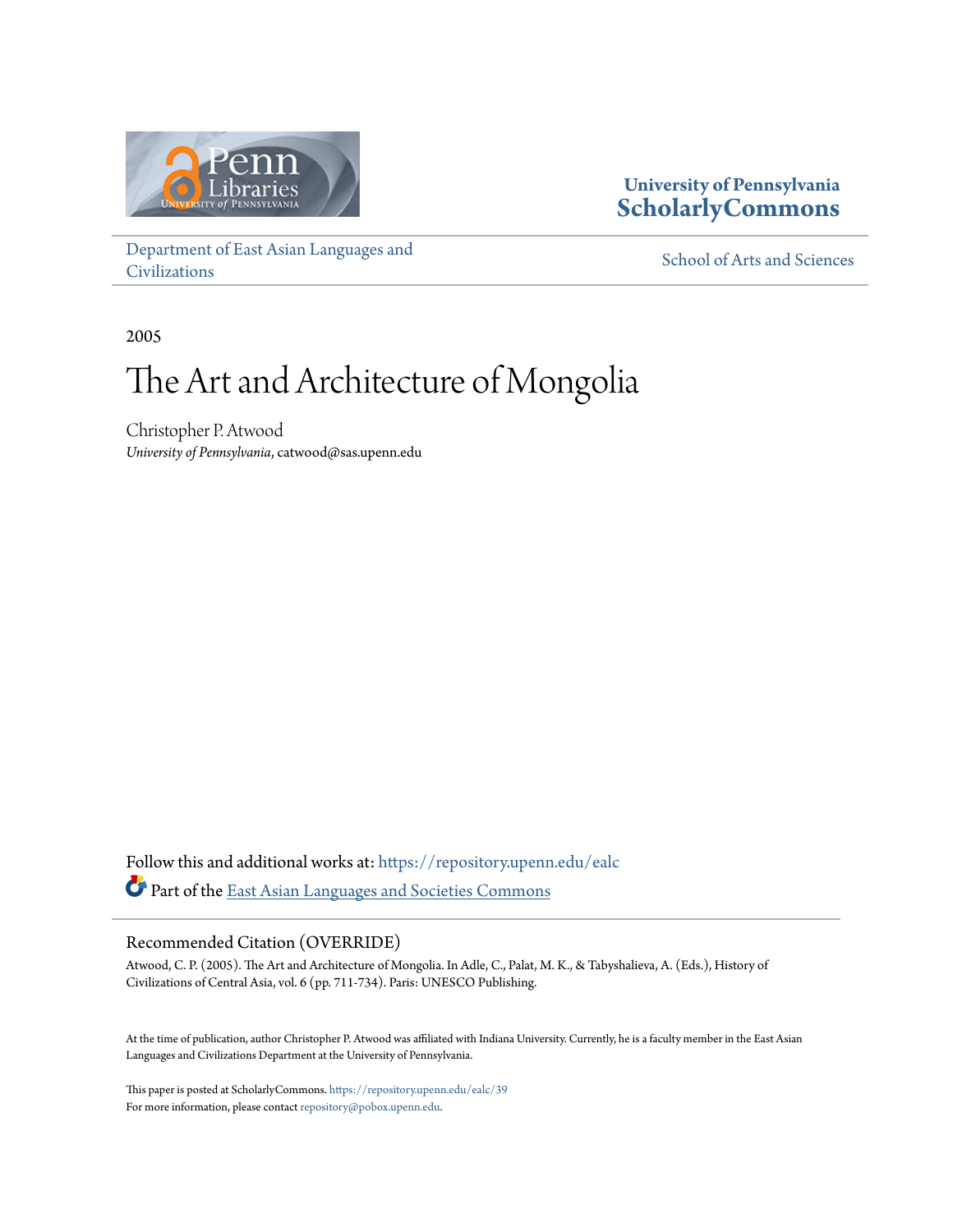## The Art and Architecture of Mongolia

#### **Disciplines**

Arts and Humanities | East Asian Languages and Societies

#### **Comments**

At the time of publication, author Christopher P. Atwood was affiliated with Indiana University. Currently, he is a faculty member in the East Asian Languages and Civilizations Department at the University of Pennsylvania.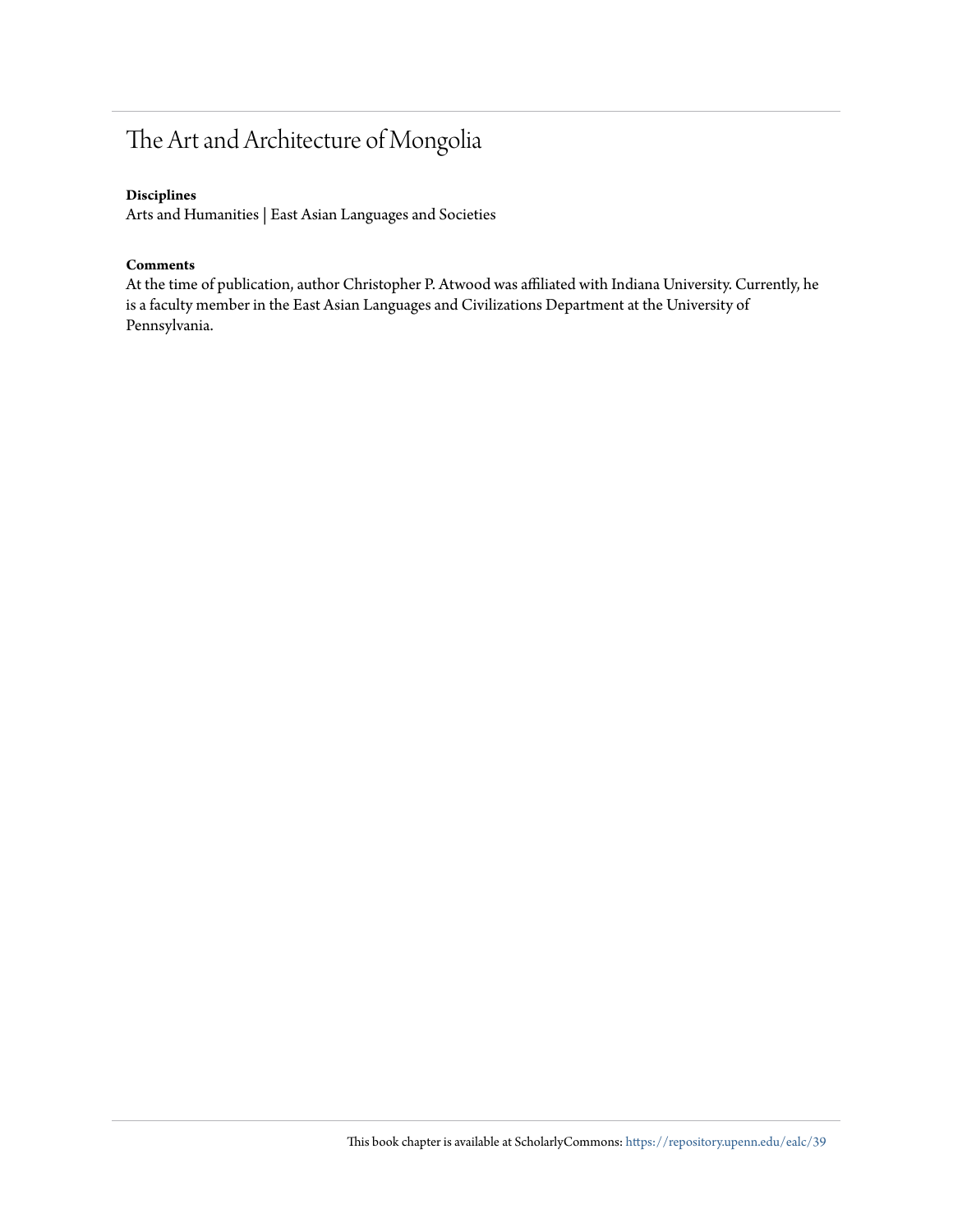indoor space of Uighur houses in arid areas inevitably results in the desire of the inhabitants for bright colours in the interior decoration for a visually pleasant sensation.<sup>47</sup>

### Part Three

# THE ART AND ARCHITECTURE OF MONGOLIA (*C. Atwood*)

### Introduction

Despite the Mongols' traditionally nomadic, pastoralist lifestyle, they have nourished a surprisingly rich tradition of fine arts and architecture. Particularly in Mongolia proper ('Outer Mongolia', or the present-day independent state of Mongolia), the one-time monastery town and present-day national capital Ulaanbaatar has been a centre of art and architecture from the eighteenth century continuously to the present. Other monastic centres in Mongolia proper have also been centres of art. In Inner Mongolia, now an autonomous region in China, artistic and architectural traditions flourished in the eighteenth and nineteenth centuries, but did not make the transition to the modern era as successfully. The same can be said of the Buriats and Kalmuks, Mongol peoples living in Russia, where Buddhist temples were built in a peculiar mixture of Tibetan and European neo-classical styles. In all Mongol lands, Buddhist influenced monuments and art works were subject to violent communist inspired iconoclasm, under Stalin in the 1930s and 1940s and under Mao Zedong in the 1960s, from which only the most famous examples have survived.

Mongolia's history of fine arts and architecture can be divided into two basic periods. The first, spanning from roughly the late sixteenth up to the early twentieth century, was the period of the dominance of Buddhism and of Tibet and China as the main outside influences. For most of the twentieth century, Russian influences became dominant while communism and other secular European schools of thought prevailed. Today, this second period may be said to be continuing although with a more international cast and a pluralist ideology.

<sup>47</sup> Ibid., p. 327.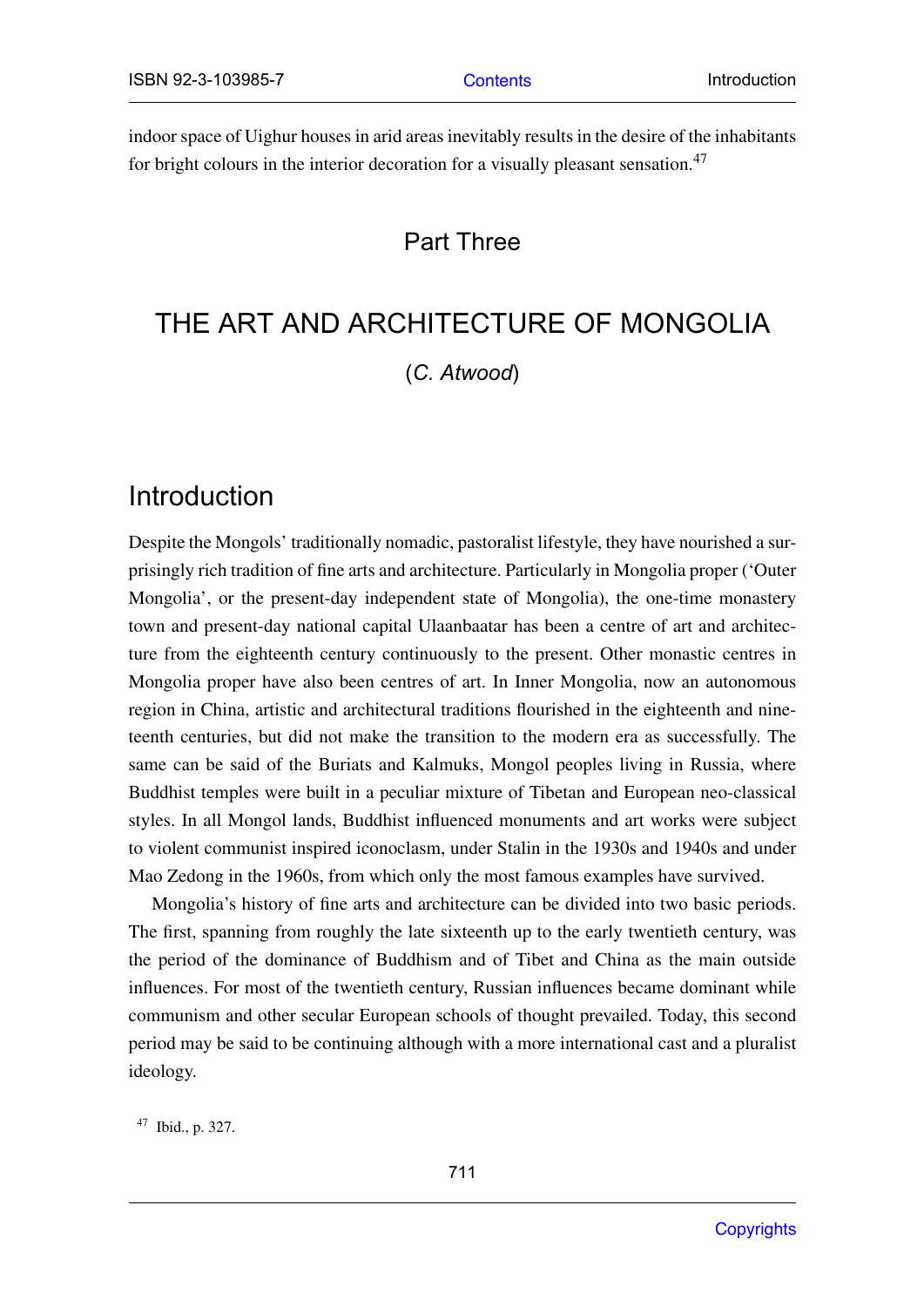The successive predominance of first Buddhist and then communist aesthetics and practice of representation within Mongolian fine arts, and the influence of Tibetan, Chinese and Russian canons on Mongolian monumental architecture, raises the question of whether Mongolia can indeed be said to have a single artistic tradition. In reality, however, there was significant continuity in style, media, social base and artists between Mongolia's early European-style art and the Buddhist iconographic tradition. Although more purely European-style art later gained predominance, neo-traditional revivals have maintained strong continuity with Mongolia's Buddhist and folk-art traditions, a continuity reinforced by strong nationalist and essentialist currents in the current pluralistic cultural atmosphere. Continuity is less visible in monumental architecture, although one finds the use of yurtshaped forms as an icon of 'Mongolianness' in both Buddhist and communist artistic traditions.

## Fine arts from the 'second conversion' to 1900

The 'second conversion' of Mongolia to Buddhism began in 1576 in southwestern Inner Mongolia, spreading from there north to Khalkha Mongolia, east to central and eastern Inner Mongolia, and north-west to the Oirat Mongols. The spread of Buddhism involved the building of monasteries and assembly halls as well as the importation and domestic fashioning of Buddhas, both painted and sculpted. By the late seventeenth century, domestic schools of manufacture were well established, but in the nineteenth century commercial manufacture by Chinese and even Europeans took over virtually all the lowend market in cheap religious goods, as well as the construction of temples.

The earliest examples of Buddhist fine arts in Mongolia are the wall paintings at the Maidari Juu temple in south-western Inner Mongolia and in Erdeni Zuu in central Mongolia. Both appear to date from the late sixteenth or seventeenth century and show a number of similarities in composition, symbolism, and dress of the figures. Those of Erdeni Zuu have survived, however, only in copies.<sup>48</sup> The surviving wall-paintings of the Xiongbaodian hall in Maidari Juu picture the paintings against the Chinese-influenced naturalistic grassy, hilly background that had replaced the shrine-setting in Indo-Tibetan Buddhist art during the sixteenth and seventeenth centuries. Pictures commissioned by Chinese officials of Mongolian princes such as Altan Khan  $(1508–82)$  presenting tribute<sup>49</sup> had undoubtedly already familiarized Mongol artists with the portrayal of the human figure and landscape. (See Volume V, Chapter 18, Part Three.)

<sup>48</sup> Tsultem, 1986*b*, Pls. 150–1; Charleux, 1999.

<sup>49</sup> Tsultem, 1986*b*, Preface.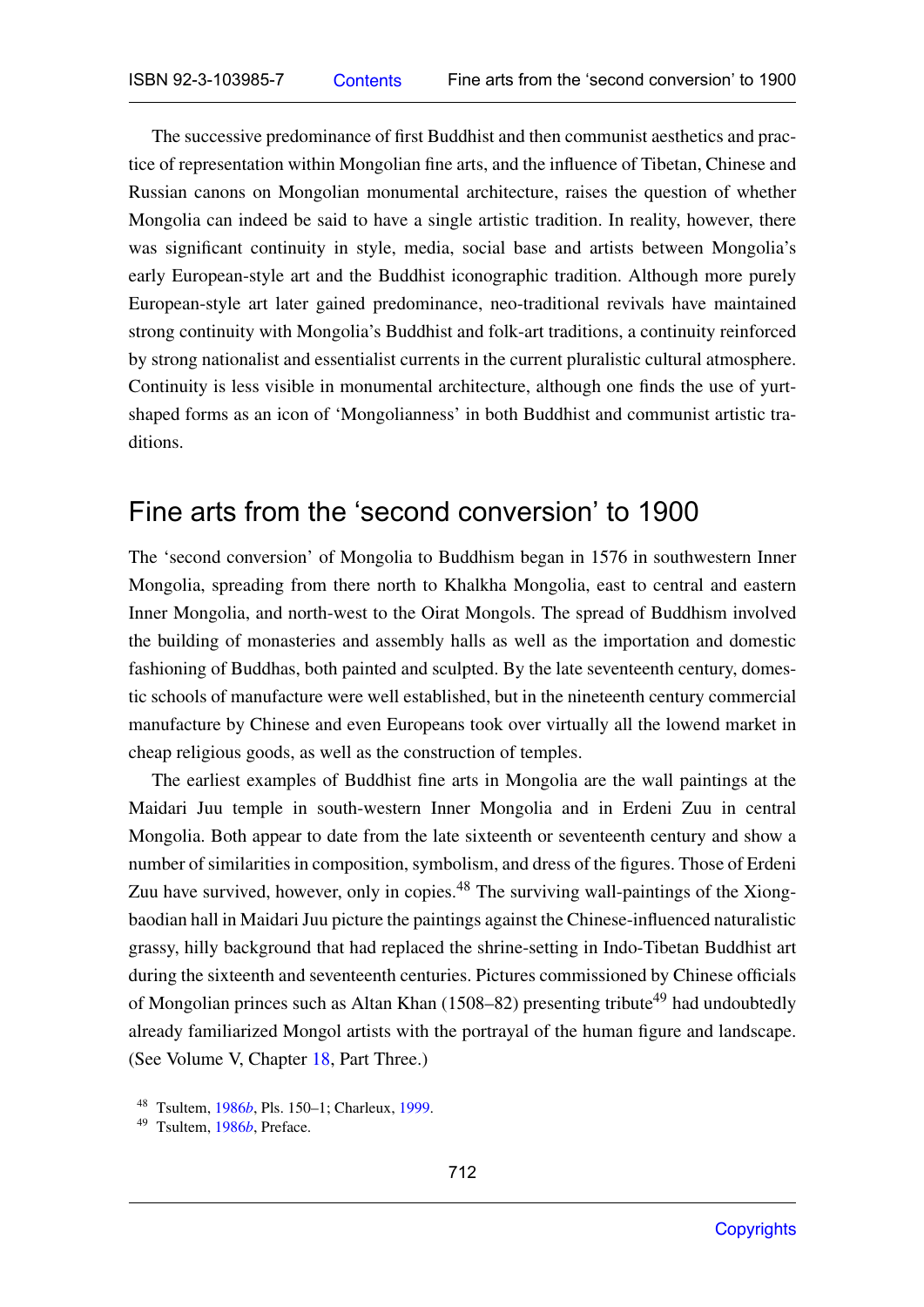Mongol assimilation of Tibetan Buddhist art traditions was assisted by the importation of Tibetan Buddhist art and the translation of iconographic manuals. A number of famous Tibetan Buddhas were presented to the Mongols during the process of conversion such as a Juu (from Tibetan *Jo-bo*) Shakyamuni Buddha held to have been made by the gods during the Buddha's own life and housed in Höhhot's Yekhe Juu temple.<sup>50</sup> Mongolian sources also mention Nepalese artisans sculpting Buddhas, ornaments and reliquaries for Mongol patrons.51 Nepalese artists had been patronized by the Mongol khans as early as the thirteenth century. The movement of Indo-Tibetan Buddhist art into Mongolia was hastened both by the education of well-born Mongolian lamas in Tibet and in the eighteenth and nineteenth centuries by the identification of Mongolian incarnate lamas among children in Tibet. Both returning Mongolian lamas and Tibetan boys being escorted to take up their position as incarnate lamas carried with them vast amounts of religious articles, art works and sometimes entourages of artisans.

In Tibetan Buddhist iconography, the proportions and attributes of Buddha figures are determined by a system of relative proportions called 'fingers' (the width of a finger) and 'spans' (the distance from the tip of the thumb to the tip of the middle finger fully extended). Each span contains 12 fingers. The various figures are divided into classes, such as Buddha, peaceful Bodhisattva, female deity, tall wrathful deity, short wrathful deity and humans.<sup>52</sup> The details were found in Indian treatises augmented by the visions of Tibetan yogins. Eventually descriptions of iconographic prescriptions for large numbers of Buddhas were collected by scholars such as Ishi-Baljur (1704–88), the ethnic Mongol abbot of Sumpa temple in Kökenuur (Qinghai), and the '500 Buddhas' blockprint printed in Khüriye (Urga in Russian, today Ulaanbaatar) in 1811.<sup>53</sup> While those iconographic treatises contained in the *bsTan-'gyur*, or collection of canonical Indian treatises, were translated in the eighteenth century into Mongolian, Tibetan remained the universal language of Buddhist artists regardless of ethnicity. Indeed, books remained far less important in the transmission of these techniques than the ties between master and pupil.

Mongolian fine arts achieved an early peak of brilliance in the sculptures of the First Jebtsundamba Khutukhtu (*Qutughtu*) Lubsang-Dambi-Jaltsan-Balsangbu (1635–1723), commonly known by his name as a novice, Zanabazar. The chief religious figure of the Khalkha Mongols from age 14 to 16, he received instruction and initiations in Tibet from the Fifth Dalai Lama and the Panchen Lama. On his return, he began casting reliquaries

<sup>50</sup> Elverskog, 2003, pp.187–8; Altan'orgil, 1981, pp. 89–97.

<sup>51</sup> Elverskog, 2003, pp. 174, 187, 193.

 $52$  Jackson and Jackson, 1984, pp. 45–67.

<sup>53</sup> Tsultem, 1986*b*, Preface.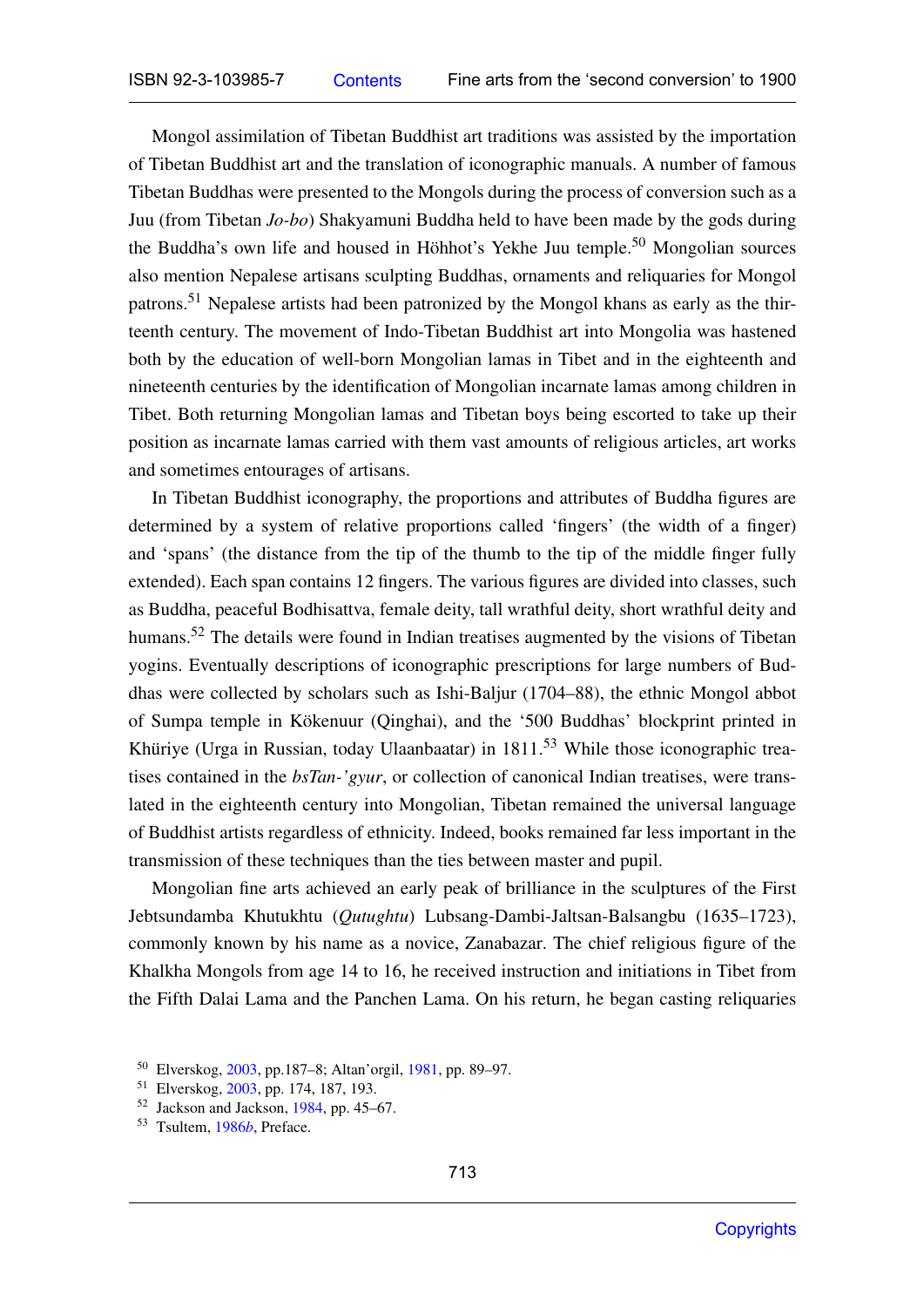and designing temples, and in 1655 he cast his first mature Buddha, no longer extant. A number of Buddhas from his hand survive today, with others being attributed to his school.

His greatest masterpieces include the Vajradhara cast in 1683, the set of five Dhyani Buddhas cast around the same time, the Sitasamvara and consort also of that time, and his White and Green Taras (the latter was traditionally completed in 1706). Zanabazar's religious images share with previous Mongolian Buddhist art a strong Nepalese influence visible in the delicate detail of the ornamentation, while Chinese influence can be seen in the soft modelling of the robes. Zanabazar's sculptures are all of cast bronze with gold gilding in which the matt finish of the skin contrasts with the burnished finish of the robes and jewellery. While Zanabazar used colouring for the hair and a few other details, he rarely if ever used the inlaid jewels common in other Tibetanstyle Buddhist sculpture. Adhering closely to the iconometric conventions, Zanabazar's masterpieces show a strikingly lifelike gracefulness and beauty of face. Legends connect his White and Green Tara images to the maturing beauty of his consort, the 'Girl Prince' (Kheükhen Khutukhtu). The artist's anvil has been preserved as a relic, although the only pieces in the hammered repoussé technique that could possibly be from his hand are the flame aureoles traditionally placed behind some of his sculptures. After Zanabazar's death, his school in Khüriye continued to produce masterworks of Buddhist sculpture during the eighteenth century, but this school was replaced by artists trained in differing schools in the nineteenth century.<sup>54</sup>

In Inner Mongolia, the town of Dolonnuur (modern Duolun) was the main centre for producing religious artefacts. A distinctive school of highquality Dolonnuur sculpture flourished from 1700 to the early twentieth century, alongside a vast number of crude, massproduced items. Masterpieces of this school, such as the series of three Buddhist deities, Manjushri, Avalokiteshvara and Vajrapani, share much of the harmonious proportions and lifelike dynamism of Zanabazar's works, but otherwise are quite different in method and overall effect. Major Dolonnuur statues were made in parts of beaten brass plates soldered together and gilt with burnished gold. Opulent inlays of lapis lazuli, turquoise and coral along with lacquer and enamel pigments appealed to patrons. Billowing scarves, flat earrings and five-leaf crowns are also characteristic of the Dolonnuur style. By the nineteenth century, the Dolonnuur school dominated the production of high-quality Buddhist sculpture and members of this school may have also relocated to Khüriye to work.<sup>55</sup>

The other major media of Tibetan-style Buddhist fine art are the *thangka* or iconographic painting and the temple banner or iconographic appliqué. *Thangka*s were painted

<sup>54</sup> Berger, 1995; Tsultem, 1982; Choinkhor, 1995.

<sup>55</sup> Bartholomew, 1995, pp. 81–2; Stoddard, 1995, pp. 219–20, 243–5; Rhie and Thurman, 1991, pp. 68–9, 144–5.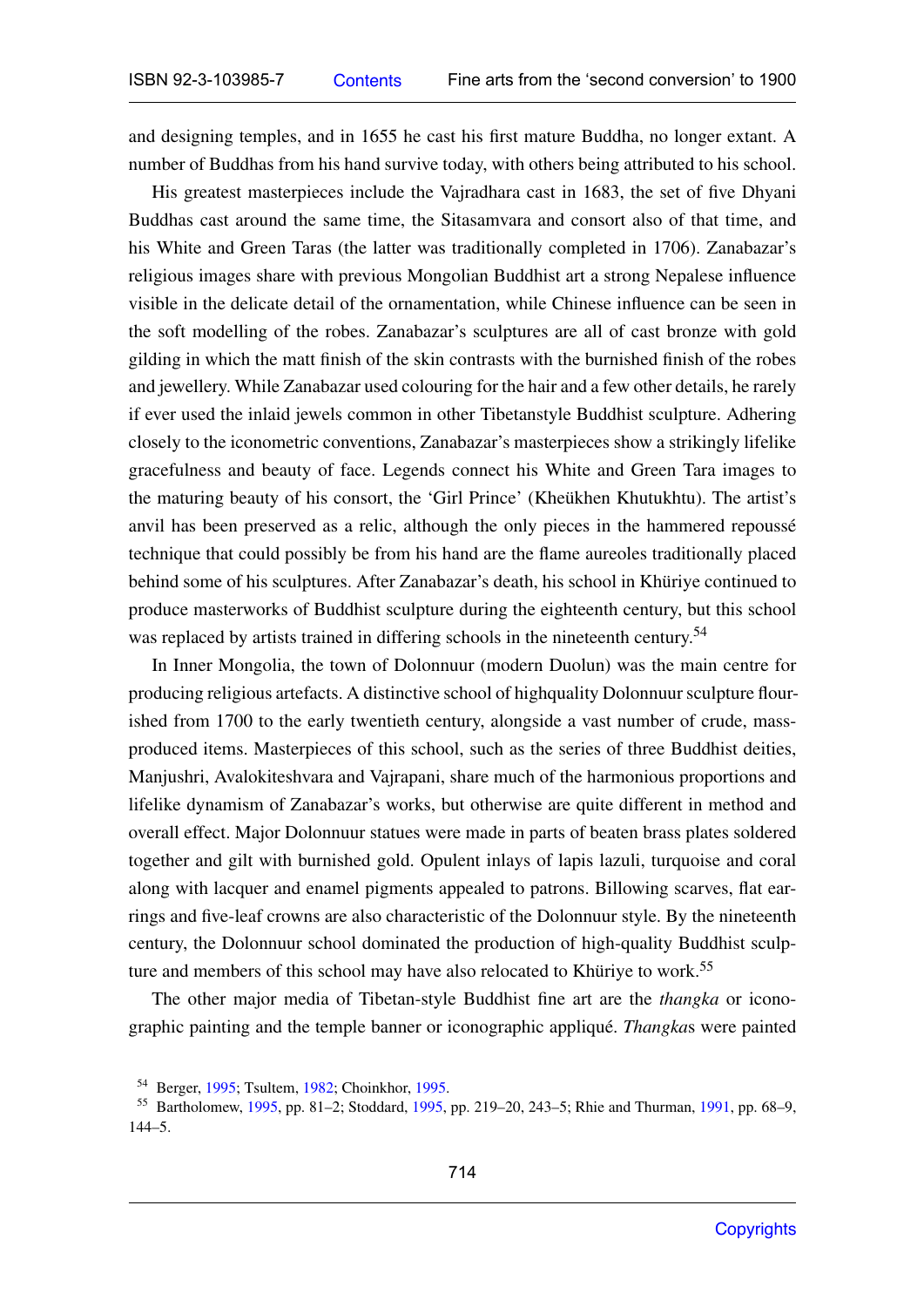on silk or cotton stretched on a wooden frame. The cloth was primed with a mixture of liquor, glue and chalk and smoothed with stones. The pigments were made of ground minerals or lac in a size of animal fat. Basic colours were called 'father colours' while white was the 'mother colour'; their mixing produced 'son colours'. Demons and evil figures were depicted in ash-grey 'servant colours'. Half-tones were rarely used. Designs were first produced on paper and then transferred to the cloth by piercing the drawn figures with a needle and applying dye along the pricked outline. Temple banners were produced by sewing appliqués of silk and brocade along patterns drawn by master artists. Pearls and other jewels were frequently also sewn into these temple banners.<sup>56</sup>

Although some *thangka*s, including a self-portrait and a portrait of his mother Khandu-Jamtsu, are attributed to Zanabazar, these traditional attributions are not certain. Few Mongolian *thangka*s can be reliably dated before the mid-nineteenth century. In the nineteenth century, Khüriye was the great centre of *thangka* and temple-banner production in Mongolia, and one of the major centres of this medium in the whole Tibetan Buddhist world. Masterpieces by nineteenth-century artists include Agwangsharab's mid-nineteenth century portraits of the First and Fifth Jebtsundamba Khutukhtus, Gendündamba's images of the deity Jamsrang (or Beg-tshe), Choijantsan's painting of the deity Mahakala (late nineteenth century) and Jügder's painting of Ushnishvijaya (turn of the twentieth century). It should be noted, however, that the Khüriye artists worked within a highly traditional school. Attributions of *thangka*s commonly differ from source to source and must be regarded as subject to further study and revision. Similarly temple banners, produced by seamstresses in the service of the Jebtsundamba Khutukhtu's great establishment under the guidance of master artists, are hard to attribute to particular individuals (Fig.  $23$ ).<sup>57</sup>

An interesting feature of Mongolian Buddhist fine art was the importance of individual portraiture. In particular, the Jebtsundamba Khutukhtus were portrayed as distinct, recognizable individuals despite the overall iconographic conventionality of their art. Whether in *thangka* paintings, sculpture, temple banners or popular prints, Zanabazar's round balding head, characteristically inclined with a kindly expression, is very distinctive (Fig. 24). Portraits of the Seventh Jebtsundamba Khutukhtu (1850–68) are easily recognizable by his swarthy skin and strong, square-set jaw, typical of his Tibetan ancestry. Recognizable portraits of other high Mongolian lamas such as the Jangjiya Khutukhtus in Beijing are also known.<sup>58</sup>

<sup>56</sup> Tsultem, 1986*b*, Preface; Jackson and Jackson, 1984.

<sup>57</sup> Tsultem, 1986*b*, Preface, Pls. 3–86; Dariimaa, 2003, pp. 10–123.

<sup>58</sup> Tsultem, 1986*b*, Pls. 88–92, 105–16; Rhie and Thurman, 1991, p. 276.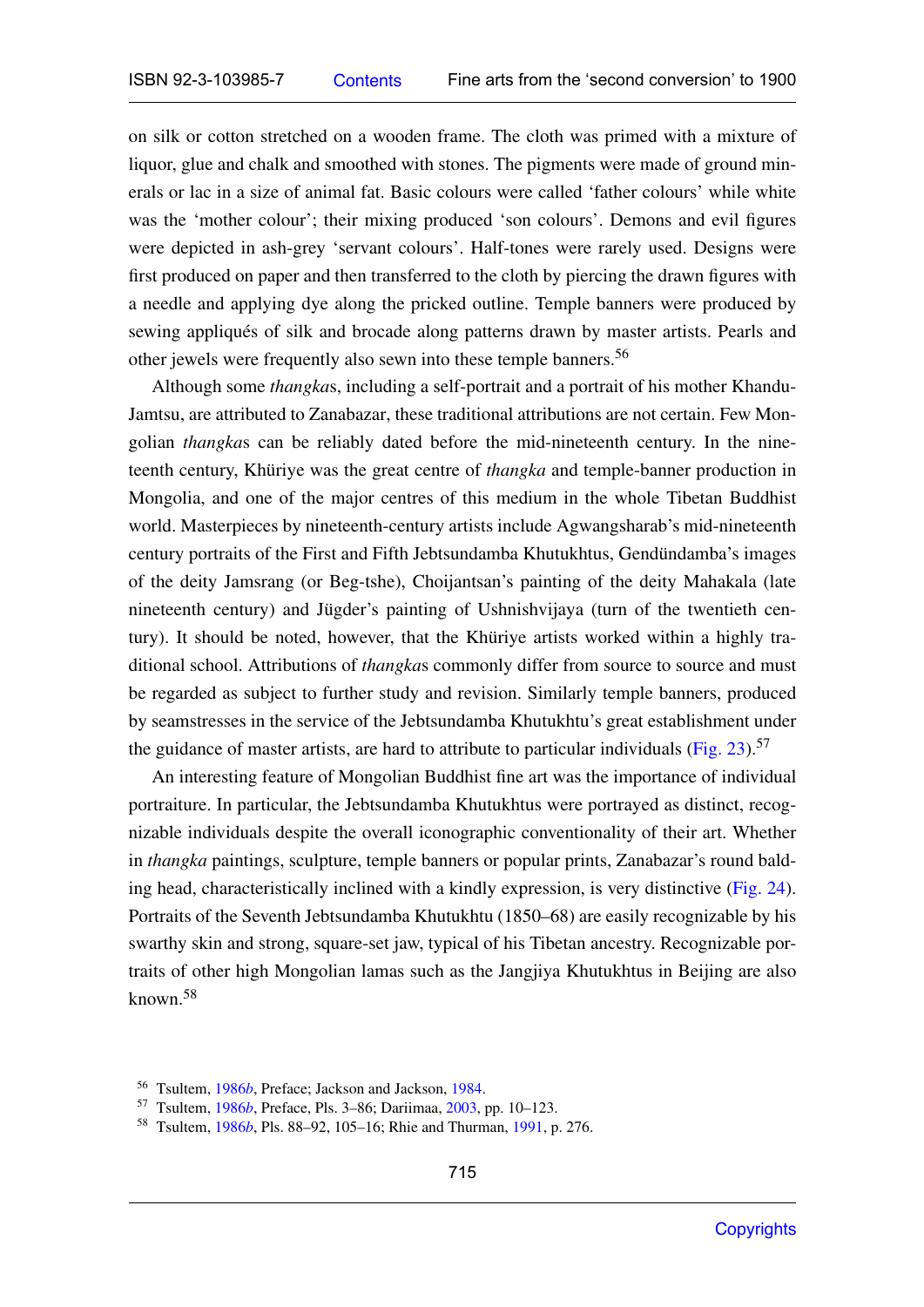

FIG. 23. Temple banner of the fierce Buddhist protectress deity Baldan Lhamo. (Sanskrit, Shri Devi; Mongolian Okhin Tenggeri). Appliqué with inlaid semi-precious stones (necklaces), mother of pearl (skull diadem), and peacock feathers (floating crowun). Artist and date unclear. (*Source*: Tsultem, 1986*b*, Pl. 79.)

# Buddhist architecture to 1900

As nomads, the Mongol tradition of domestic architecture was limited to the yurt (Mongolian, *ger*). Contrary to popular impressions of the unchanging yurt, yurts in fact underwent fairly significant changes, with today's collapsible lattice-work yurt first appearing in the sixth century and replacing non-collapsible forms on carts only in the fifteenth century.<sup>59</sup> During times of imperial expansion, the Mongols successively adopted a number of monumental architectural styles. At the time of the second conversion, the Tümed Mongols of southwestern Inner Mongolia were already employing Chinese architects and builders in creating palaces and pavilions. As a result, it is not surprising that Chinese architectural forms initially dominated Mongolian religious architecture. Later, however, Tibetan forms challenged the dominance of Chinese architecture. Hybrid forms, particularly with Tibetan walls surmounted by a Chinese roof, were also common. Among the

<sup>59</sup> Andrews, 1999.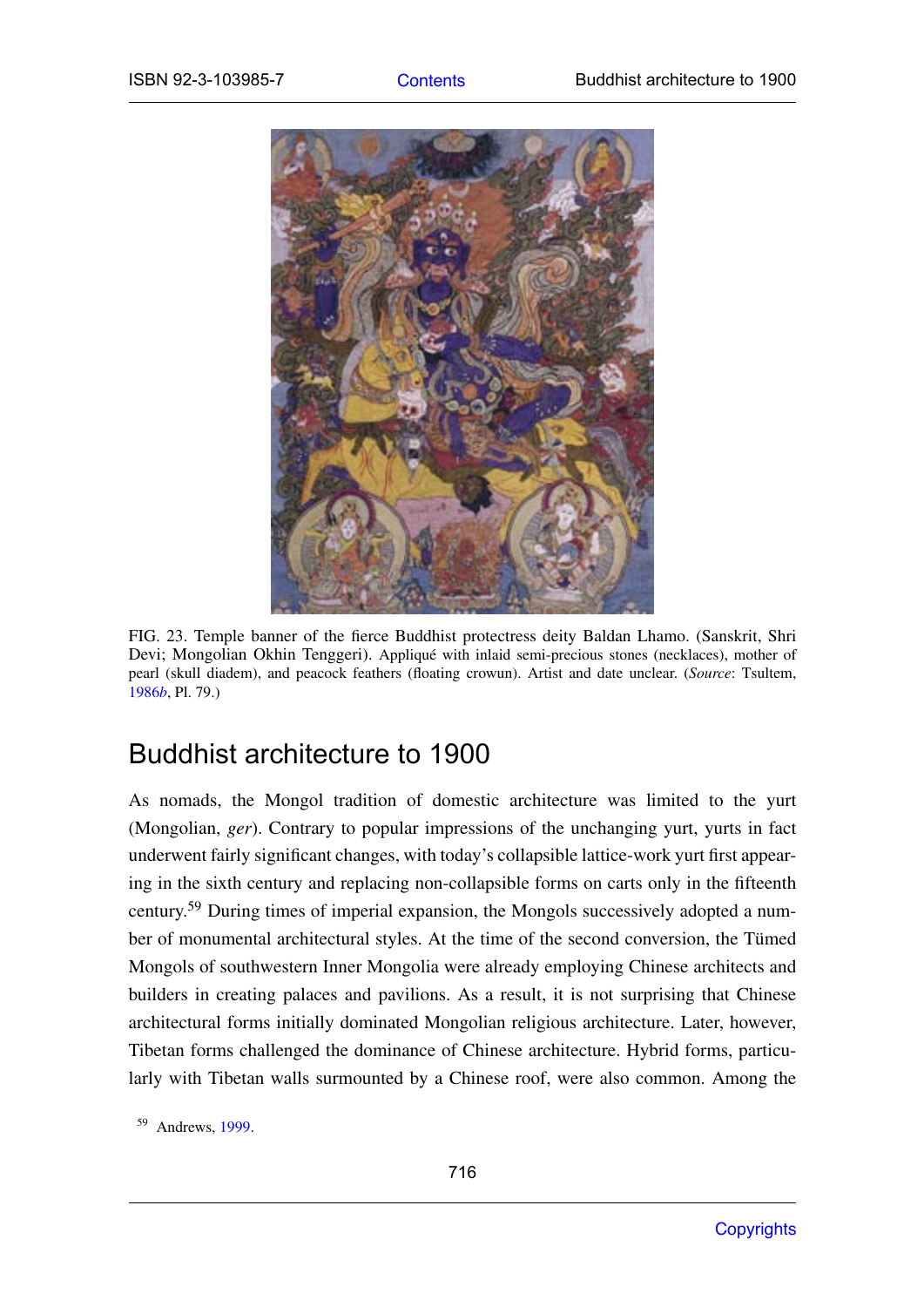

FIG. 24. Zanabazar (the First Jebtsundamba Khutukhtu), by Agwangsharab. Mineral paints on cotton. Mid-nineteenth century. (*Source*: Tsultem, 1986*b*, Pl. 105.)

Kalmuks and Buriat Mongols of the Russian empire, Buddhist temples were almost all influenced to varying degrees by European architectural forms, ranging from the neoclassical colonnade to the onion dome of Russian Orthodox churches, while still maintaining Chinese and/or Tibetan motifs.<sup>60</sup>

Fine examples of Chinese-style architecture among the Mongols of Inner Mongolia include the Maidari Juu temple (built in 1606) near Baotou in south western Inner Mongolia, and the Yekhe Juu (Chinese, Dazhao) temple in Höhhot, first built in 1579 and rebuilt in 1640. The vast Badgar Sume (Chinese, Wudangzhao) monastery (begun in 1749) north of Baotou is a Tibetan style temple complex in Inner Mongolia. Shireetü Juu in Höhhot (first built in 1585, rebuilt in 1697) combines Chinese and Tibetan architectural elements in an appealing mix. A very distinctive monument is the Five Pagoda temple (Chinese, Wutasi) of Höhhot, dating from 1727. Built with the load-bearing, slightly inward-slanting walls of Tibetan architecture, the roof is surmounted by a Chinese-style pavilion and five unusually shaped stupas (reliquaries). The temple's walls are faced with stone on which are carved Buddhas and mantras, and a unique astronomical chart with Mongolian captions. This 'five pagoda temple' style originated in China's Ming dynasty (1368–1644), as an imitation of

<sup>60</sup> Borisenko, 1994; Minert, 1983.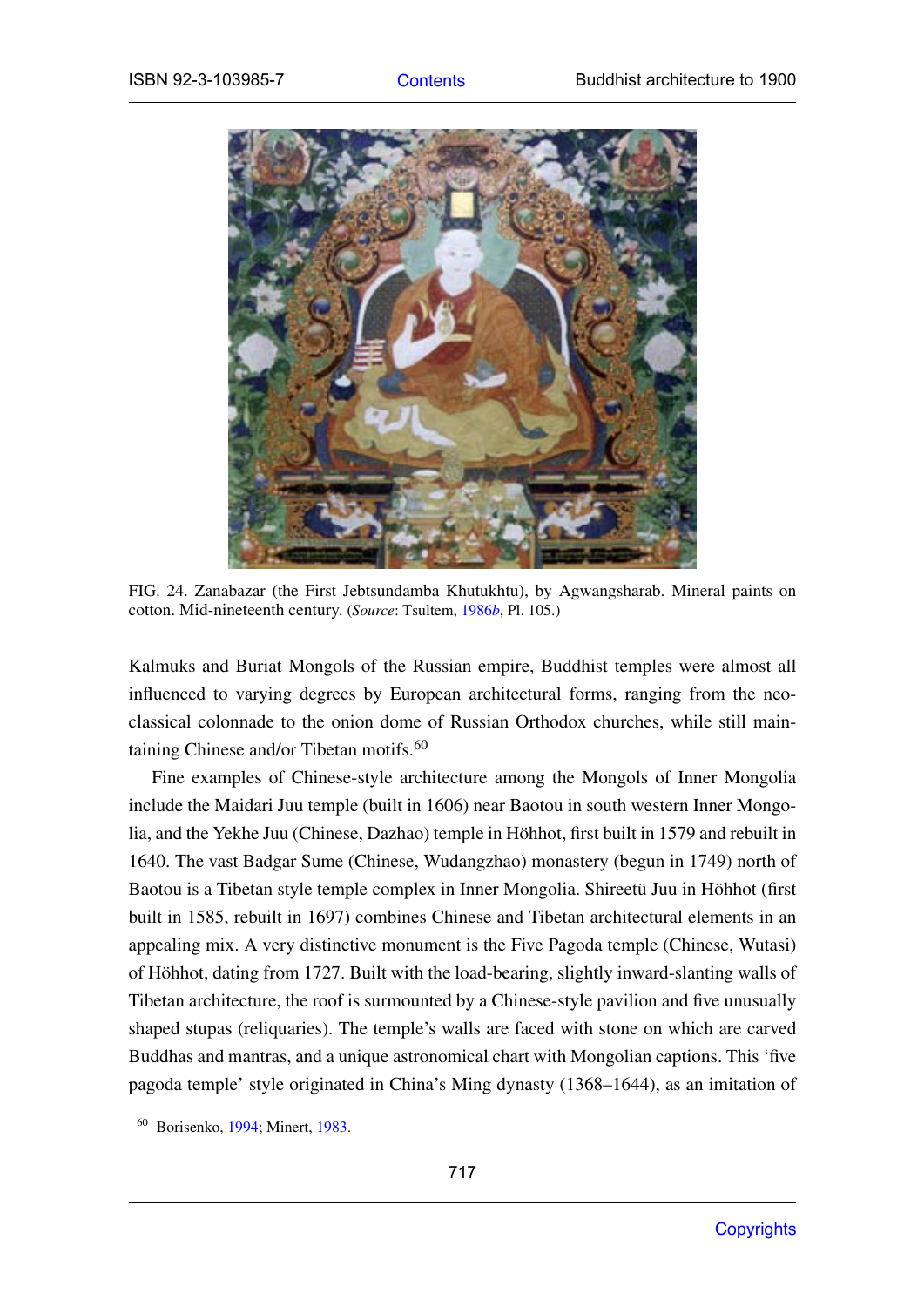the Mahabodhi temple in Bodhgaya, India.<sup>61</sup> Unfortunately, few Inner Mongolian temples outside the Höhhot-Baotou area survived the Cultural Revolution of the 1960s.

In Mongolia proper, only Erdeni Zuu and Gandan-Tegchinling, the second of the two great temple complexes of Khüriye, survived the destruction of Buddhism in the 1930s. Vast Tibetan-style complexes such as Manzushiri-yin Kheid (outside Khüriye), Zaya-yin Kheid (Tsetserlig) and Baraibung Kheid (Khentii) were razed virtually to the ground. In general, in eighteenth- and nineteenth-century Khalkha the northern, more mountainous areas preferred Tibetan-style architecture, albeit often with Chinese roofs, while in the Gobi desert areas Chinese-style temples were more common.

Yurt-style log cabins among the Buriat Mongols of Siberia are known from their early contact with the Russians in the seventeenth century. A striking part of temple architecture in Mongolia proper, especially Khüriye, was the use of cylindrical buildings with conical roofs, inspired by the yurt form, and square marquee-type forms, inspired by tents (*maikhan*s) used by Mongols at countryside entertainments. Both were constructed in wood and appear to have been designed for relatively easily mobility like the yurt and *maikhan* tents themselves. Indeed, the great temples of Khüriye remained mobile for over a century and a half, being moved to a new location every few years. The earliest known monumental yurt-style wooden temple was the shrine of Abtai Khan (1554–88), placed in Khüriye. Since the city of Khüriye did not settle at its present site until 1779, this wooden yurt must have been regularly dismantled and set up before that time. Yurt- and marquee-style tents were also used to surmount Tibetan-style temples as at the Gombo-Gurgi temple at Erdeni Zuu. These and all other yurt-style temples were destroyed in the 1930s and 1940s.

The most famous marquee-style building was the *tsogchin dugang*, or great assembly hall, of Khüriye's central temple, the Nom-un Yekhe Khüriye (officially titled Rebu-Gejai-Gandan-Shaddubling). This hall was square in shape, measured  $42 \times 42$  m and could accommodate up to 2,000 lamas. The three-tiered wooden roof was erected on 108 poles (108 was a sacred number in Buddhism). The design of this temple was attributed to Zanabazar, although like Abtai Khan's yurt-temple it must have been regularly dismantled and set up until Khüriye was fixed at its present location in 1779. Mongolian hagiographies assigned great symbolic meaning to each of the features of this *tsogchin dugang*. Other smaller assembly halls in Khüriye imitated the form of the great *tsogchin dugang*. 62

<sup>&</sup>lt;sup>61</sup> Altan'orgil, 1981; Nei Menggu Bowuguan, 1987; Sélhéjab and Oyunbilig, 1991; Gaubatz, 1996, pp.  $201 - 2$ .

<sup>62</sup> Shchepetil'nikov, 1960; Tsultem, 1988; Ölzii, 1992; Dashnyam et al., 1999, pp. 295–79.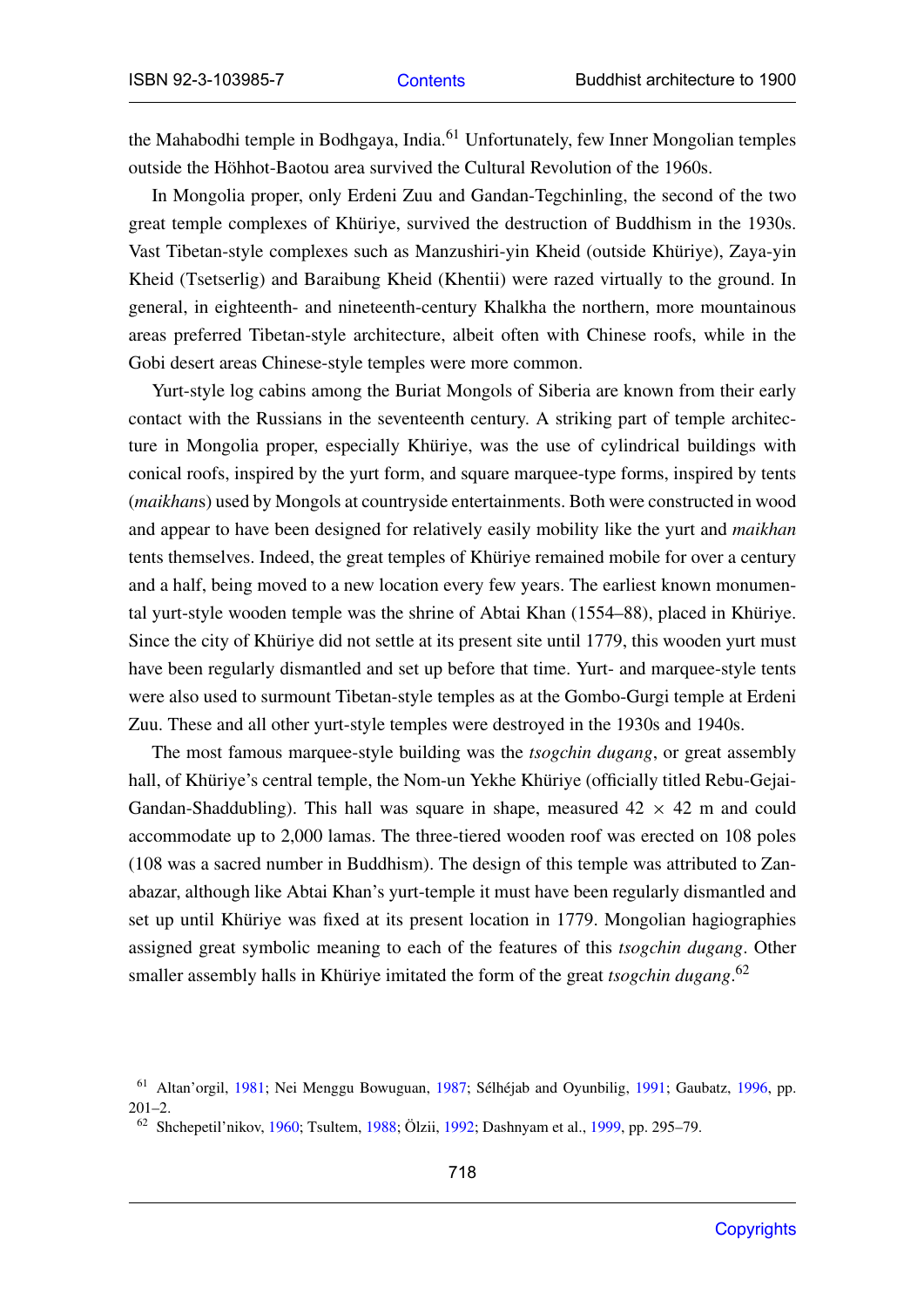# Architecture and the fine arts in the early twentieth century

In 1911 the Eighth Jebtsundamba Khutukhtu (1870–1924) led Outer Mongolia to independence with the assistance of the Russian empire. Although Mongolia was forced eventually to accept only autonomy from China, not genuine independence, and make numerous economic concessions to Russia, this declaration began Mongolia's opening to the world and the country's halting efforts to develop modern institutions. Although Mongolia was reoccupied by Chinese troops in 1919 and by White (anti-communist) Russians in 1921, officials of the old autonomous government and young intellectuals formed a political party that appealed to Soviet Russia. In July 1921, with Soviet assistance, they established a revolutionary nationalist government, with the Eighth Jebtsundamba Khutukhtu as the nominal head of state.

#### **ARCHITECTURE**

From 1911 to 1921 Mongolia was a theocracy in which the clergy established under the incarnate lama emperor, the Eighth Jebtsundamba Khutukhtu, expanded rapidly in wealth and prestige. Expanded patronage funded some of the great monuments of Mongolian architecture, while modern artistic trends and the paradoxically worldly atmosphere led to new experimentation.

The most outstanding monument of the theocratic period was the great temple of Migjid Janraisig (Eye-Opening Avalokiteshvara), which housed a 14-m high gilt copper image of the deity. The temple, which still occupies a prominent place on the Ulaanbaatar skyline, consists of a three-storey Tibetan-style hall surmounted by a further two-storey Chinese hall (Fig. 25). In contrast to many of these hybrid Tibeto-Chinese-style buildings, the proportions are strikingly harmonious. Built between 1911 and 1913 and funded by alms collected from the populace, the temple was erected to cure the Khutukhtu's blindness.<sup>63</sup>

Other architectural monuments of the turn of the twentieth century include the palaces of the Jebtsundamba Khutukhtu along the Tuul river, just south of the capital Khüriye, and the Choijung Lama temple. The latter was built between 1899 and 1901 to house the younger brother of the Jebtsundamba Khutukhtu as the official state oracle. The only extant palace today is the Sharabpeljailing, popularly known as the Green (or Winter) Palace, built from 1893 to 1906 (Figs. 26 and 27). A striking feature of this palace complex is a two-storey Russian-style building added in 1905. Between 1912 and 1919 a magnificent

<sup>63</sup> Ölzii, 1992, pp. 123–33.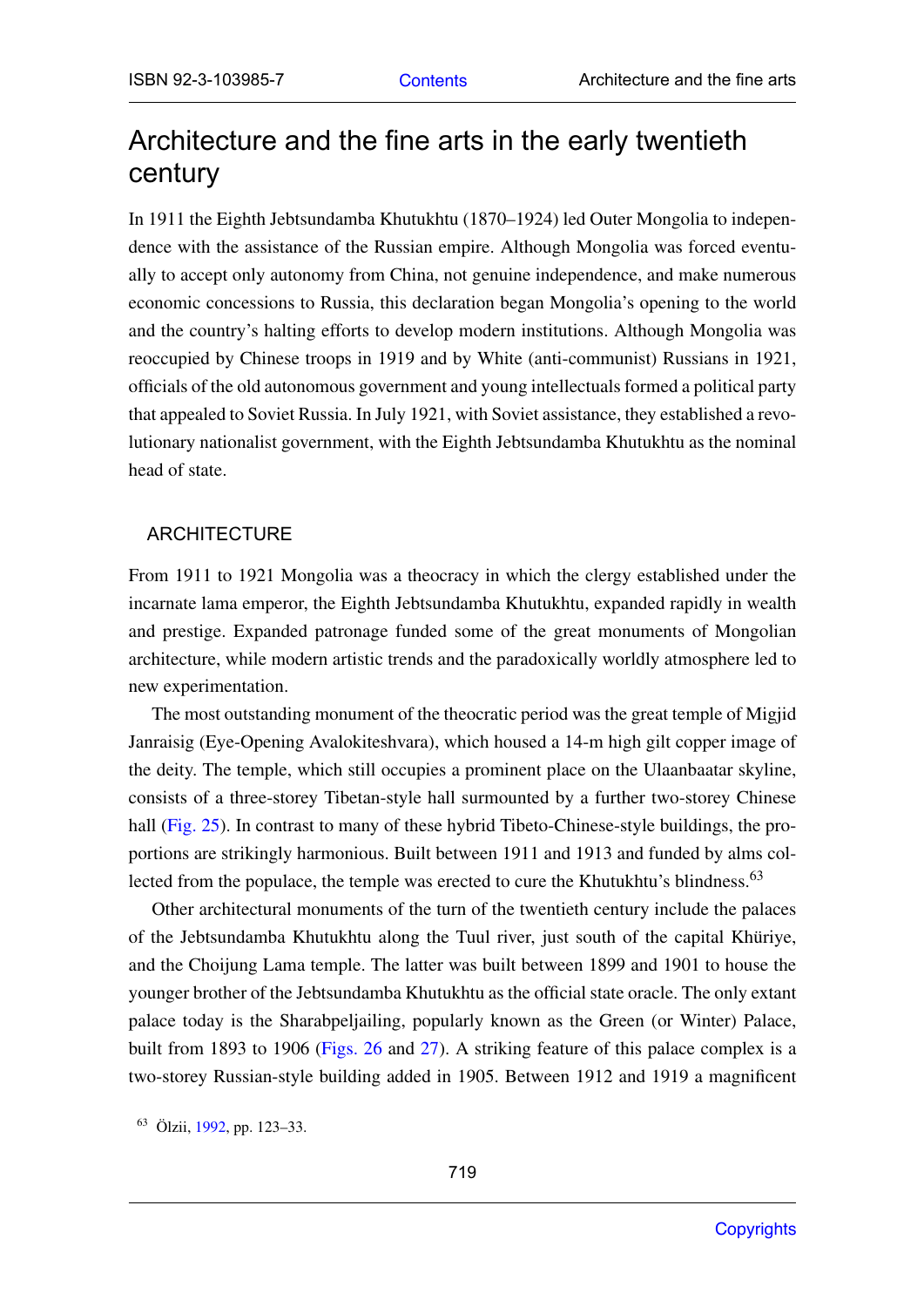

FIG. 25. Temple of Migjid Janraisig (on the left) and the *tsogchin dugang* (great assembly hall) of Gandan-Tegchinling monastery (on the right). This *tsogchin dugang* is built in the marquee style pioneered by the no longer extant *tsogchin dugang* of Zanabazar. (Photo: Courtesy of Katherine Petrie.)

ceremonial gate in the Chinese style was built in front of the temple – the 280,000 *tael*s of silver for its construction were again collected as alms from all over the country. The massive multiple roofs, supported by 108 brackets (no nails were used in the construction), appear to float over the slender supporting poles. All of these buildings were constructed by Chinese contractors, using both Mongolian and Chinese craftsmen. The Buddhist images inside were the work solely of Mongolian monastic craftsmen.<sup>64</sup>

Another, albeit minor, element in Mongolian architecture was the introduction of Russian vernacular architecture. From 1860 onwards, occasional Siberian log cabins, with their distinctive decorative shutters and trimmings on the windows, dotted the city. An elaborate two-storey version of Russian vernacular architecture was introduced in the famous 'Red House' built by the Russian mining executive Victor von Grot (b. 1863) near the Jebtsundamba's Brown Palace (Fig. 28).

#### FINE ARTS

In the fine arts, the theocratic era saw the birth of secular genre paintings, experiments with ink drawings and the growing influence of photography. These developments are associated especially with the famous painter Busybody (*marzan*) Sharab (1869–1939), although other artists were also pursuing them. Trained in iconography in the countryside, Sharab moved to Khüriye in 1891 and eventually became the official portrait painter for the court of the Eighth Jebtsundamba Khutukhtu.<sup>65</sup>

<sup>64</sup> Ölzii, 1992, pp. 5–46, 107–19.

<sup>65</sup> Lomakina, 1974; Sonomtseren and Batchuluun, 1989, pp. 46–56.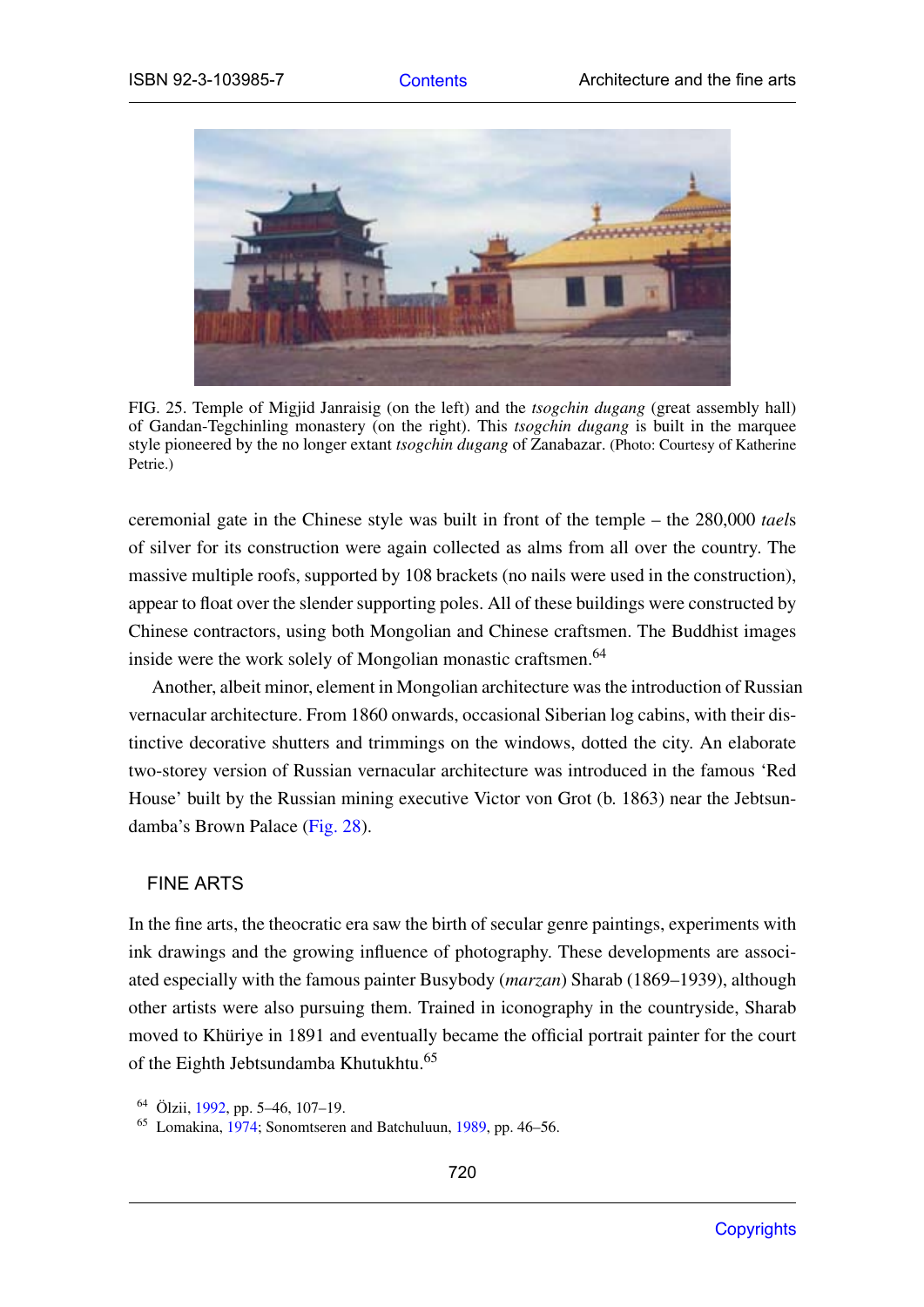

FIG. 26. Ulaanbaatar. The ceremonial gate complex Andingmen, outside the Green (or Winter) Palace of the Eighth Jebtsundamba Khutukhtu, completed in 1919. (*Source*: Tsultem, 1988, Pl. 70.)

The development of genre paintings, exemplified by Sharab's famous works, *Airag* [fermented mare's milk] *Feast* (also called *A Day in the Life of Mongolia*) and *Autumn* (Fig. 29), appears to have been inspired by the Buddhist genre of the wheel of samsara painting. In wheel of samsara paintings, the painter portrays the six possible births for living beings (as a Hindu god, demi-god, human, animal, hungry ghost or hell being) as the result of



FIG. 27. Ulaanbaatar. Andingmen (detail): front of the main gate in the ceremonial gate complex, completed in 1919. (*Source*: Tsultem, 1988, Pl. 71.)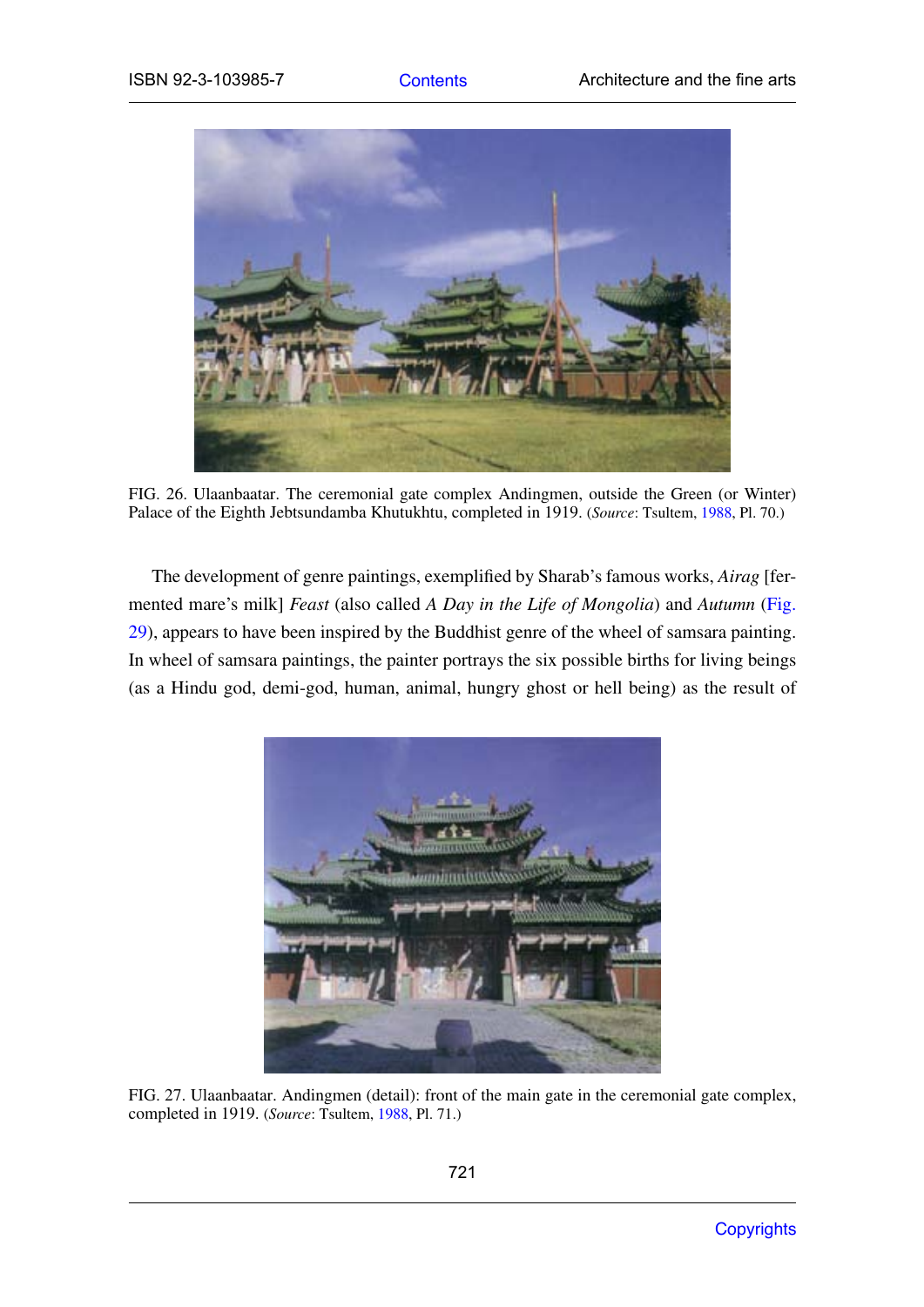

FIG. 28. 'The Summer Residence' or Khaistai Labrang Palace of the Eighth Jebtsundamba Khutukhtu. Painted by an anonymous painter of the Khüriye/Urga school. The large 'Red House' was built by the Russian mining executive Viktor von Grot. Mineral paints on cotton. Early twentieth century. (*Source*: Tsultem, 1986*b*, Pl. 170.)

ignorance, anger and lust (allegorically represented by a pig, a snake and a rooster). As can be seen in Buriat examples from the turn of the twentieth century, the section on the human birth began to be used for portraits of the details of human life, whether evil (hunting, slaughtering animals, farming), good (lamas holding religious ceremonies) or neutral (wrestling, shearing sheep, setting up yurts). Evidently, Sharab and others in Khüriye were inspired by depictions of the human birth to begin to paint these genre scenes separately.<sup>66</sup>

Sacred-place portraits was another Buddhist genre that eventually fed secularizing artistic trends at this time. Notable portraits of sacred places included the nineteenth-century portraits of Khüriye and Bereewen monasteries, and especially the portrait of the Tibetan capital of Lhasa sometimes attributed to Sharab and the painting of the Maitreya procession attributed to Dorji (1870–1937). After independence in 1911, this genre took a secular direction in Jügder's 1912 portrait of Khüriye (Fig. 30), which was conceived not primarily as showing a religious site but as displaying accurately the new and rapidly changing capital of an independent country. Other painters in the Khüriye school during the theocratic period mixed pictures of the new palaces and European-style buildings of Khüriye with the animal and human figures of the genre painting style.<sup>67</sup>

<sup>66</sup> Pupyshev, 1995, Pls. 74–7; Tsultem, 1986*b*, Preface, Pls. 161–9.

<sup>67</sup> Berger, 1995, pp. 172–9; Tsultem, 1986*b*, Preface, Pls. 153–7, 170–3.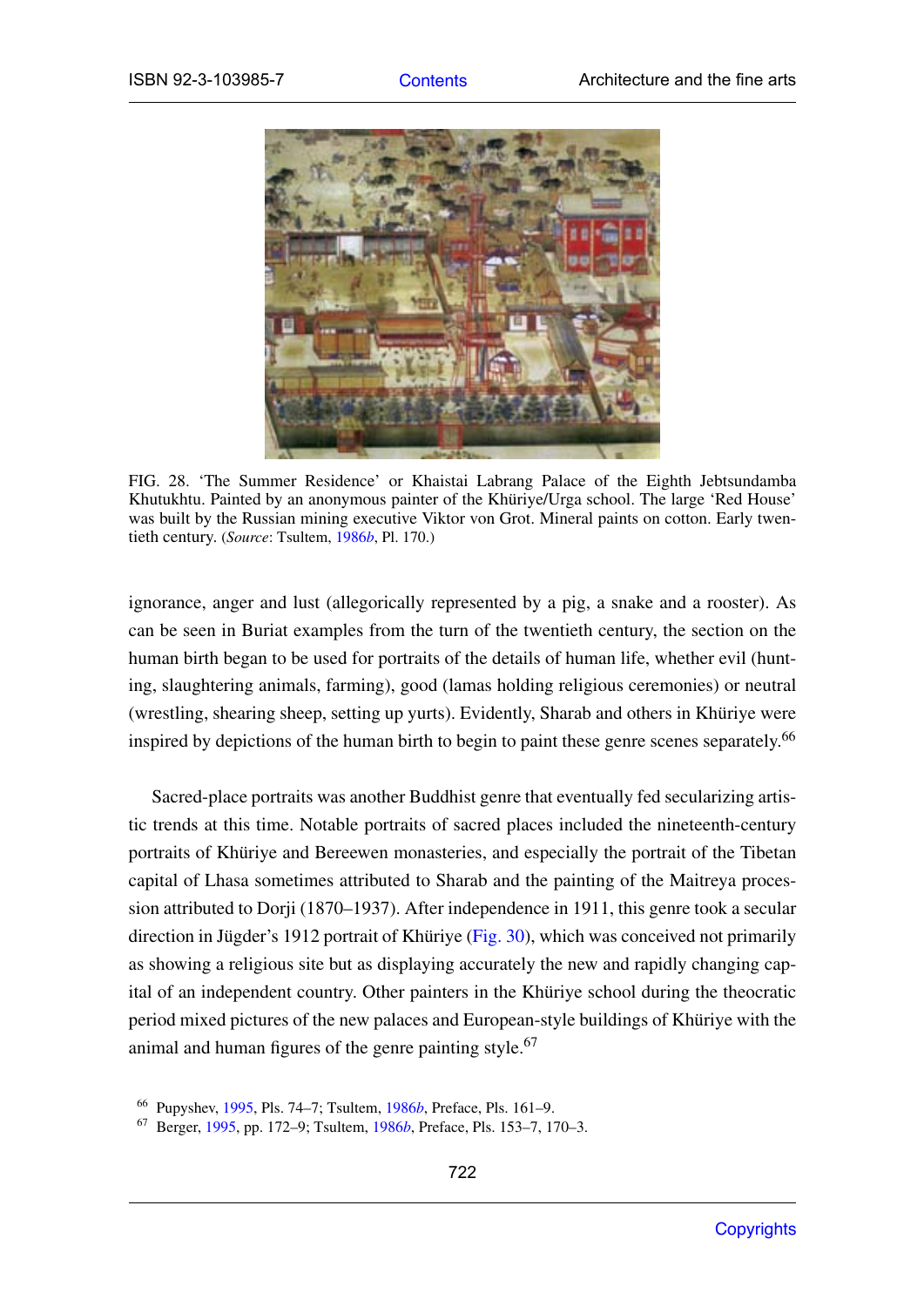![](_page_14_Picture_3.jpeg)

FIG. 29. *Autumn* by B. Sharab. The painting depicts the typical activities in autumn. Mineral paints on cotton. Early twentieth century. (*Source*: Tsultem, 1986*b*, Pl. 166.)

![](_page_14_Picture_5.jpeg)

FIG. 30. Ulaanbaatar. Mongolia's capital Khüriye (Urga, modern Ulaanbaatar) in 1913. Painted by Jügder. Mineral paints on cotton. Now kept in the Bogd-khaan Palace-Museum. (*Source*: Tsultem, 1986*b*, p. 156.)

In this period, the use of Chinese ink paintings and photography influenced iconographic art. The famous Inner Mongolian poet and novelist Injannashi (1837–92) painted sketches of the courtyard where he was born and birds and flowers in a thoroughly Chinese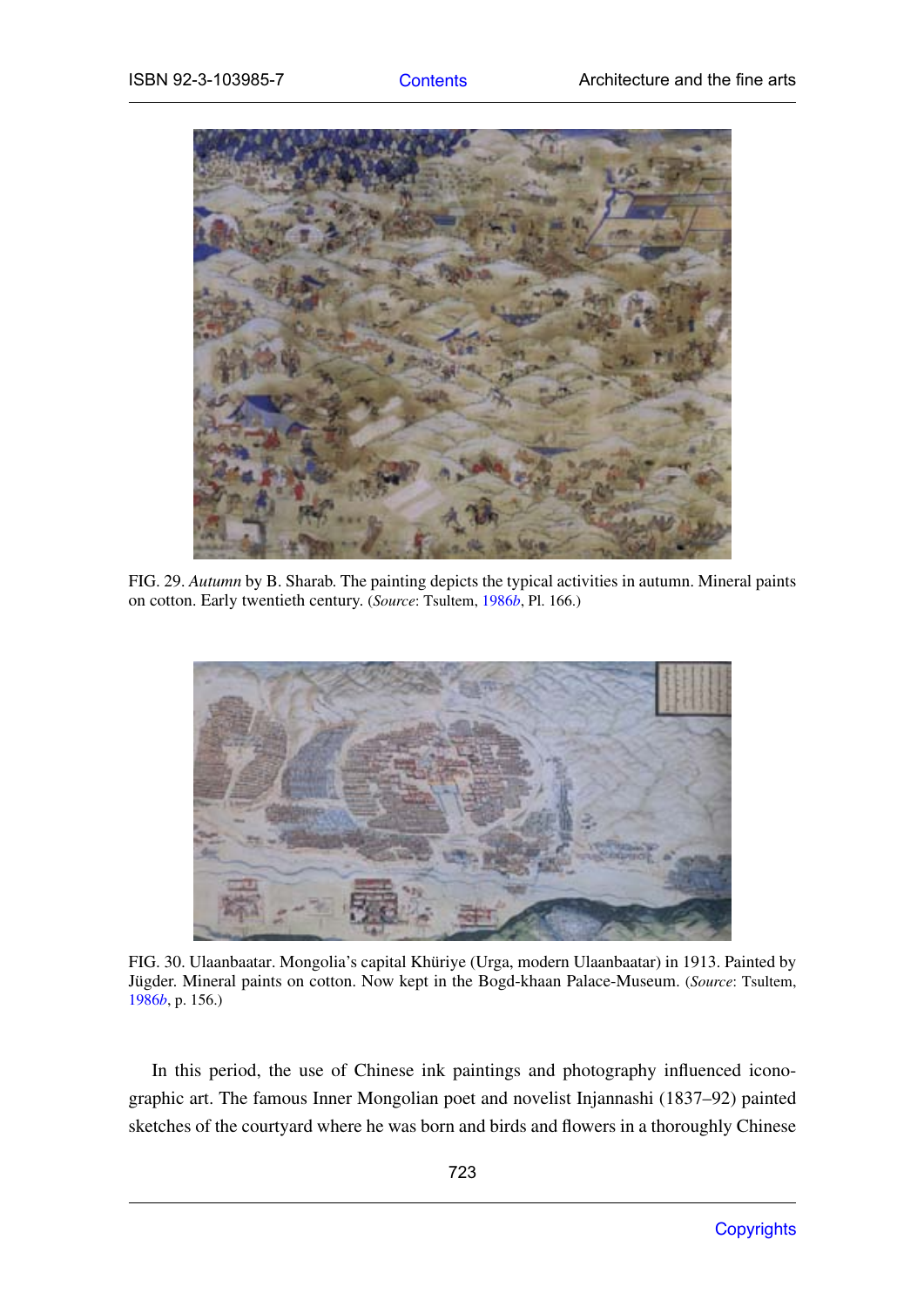style.<sup>68</sup> In turn-of-the-century Khüriye, Damba was inspired by Chinese landscape drawings in his portrait of Zaya-yin Gegeen's monastery painted in mineral paints with mostly monochromatic hues. Tsagan Jamba ('White Jamba') used coloured drawings to picture livestock and game animals, as well as portraits of the female deity Günjin Lhamo and the epic hero Dugar Zaisang. Sharab mastered pencil and *tush* (thick Russian ink) as well as the traditional mineral paints. In his most famous portraits, he inked in the flesh tones of his patrons (such as the Jebtsundamba Khutukhtu, his consort Dondugdulma and other high clerical figures) but painted the clothing and background in mineral paints. His settings were mixes of traditional Buddhist iconographic conventions and more realistic depictions of the figures, throne and room. He frequently drew faces from photographs.<sup>69</sup>

### Fine arts, 1921–90

The 1921 revolution brought to power a revolutionary junta supported by the Soviet Union. The new government was initially very cautious about making radical cultural changes, a reluctance accentuated by the embryonic state of the country's modern intellectual class. For many years, the new government had neither the will nor the finances to sponsor largescale experiments in secular arts.

Even so, the revolution made a striking difference to the work of painters like Busybody Sharab. Sharab gave up painting both his genre scenes and his iconographic portraits and instead took up printing political cartoons and portraits (drawn from photographs) of world revolutionary figures such as Lenin and Karl Liebknecht and Mongolia's leader General Sükhbaatar. Little if anything of the occasional and journalistic art of the next two decades has great artistic significance. Famous Buddhist artists such as Gendündamba and Nawangdendüb continued to work and train pupils into the 1930s, although their work has not survived. The massive purges of 1937–40 and the concurrent destruction of the Buddhist monasteries and laicization of the lamas killed off the older generation of artists.

In 1942 Mongolia's now thoroughly communist-style government organized the Union of Mongolian Artists with the mission of funding and nurturing artistic talent in all branches, while simultaneously enforcing socialist-realist canons of art on the Soviet model. The artists recruited had varying backgrounds, although most had spent time working as illustrators or commercial artists for publishing houses or newspapers. Work on cinema and theatre sets was also important for this early European-style art in Mongolia. ürjingiin Yadamsüren (1905–87), for example, went from carving block-prints of Buddhist

<sup>68</sup> See the plates in Erdenitoütaqu, 1958/1981; Liu Wenyan and Lai Bingwen, 1988.

<sup>69</sup> Tsultem, 1986*b*, Pls. 158–60, 174–8 (note: Pls. 176–8 are actually copies, not originals).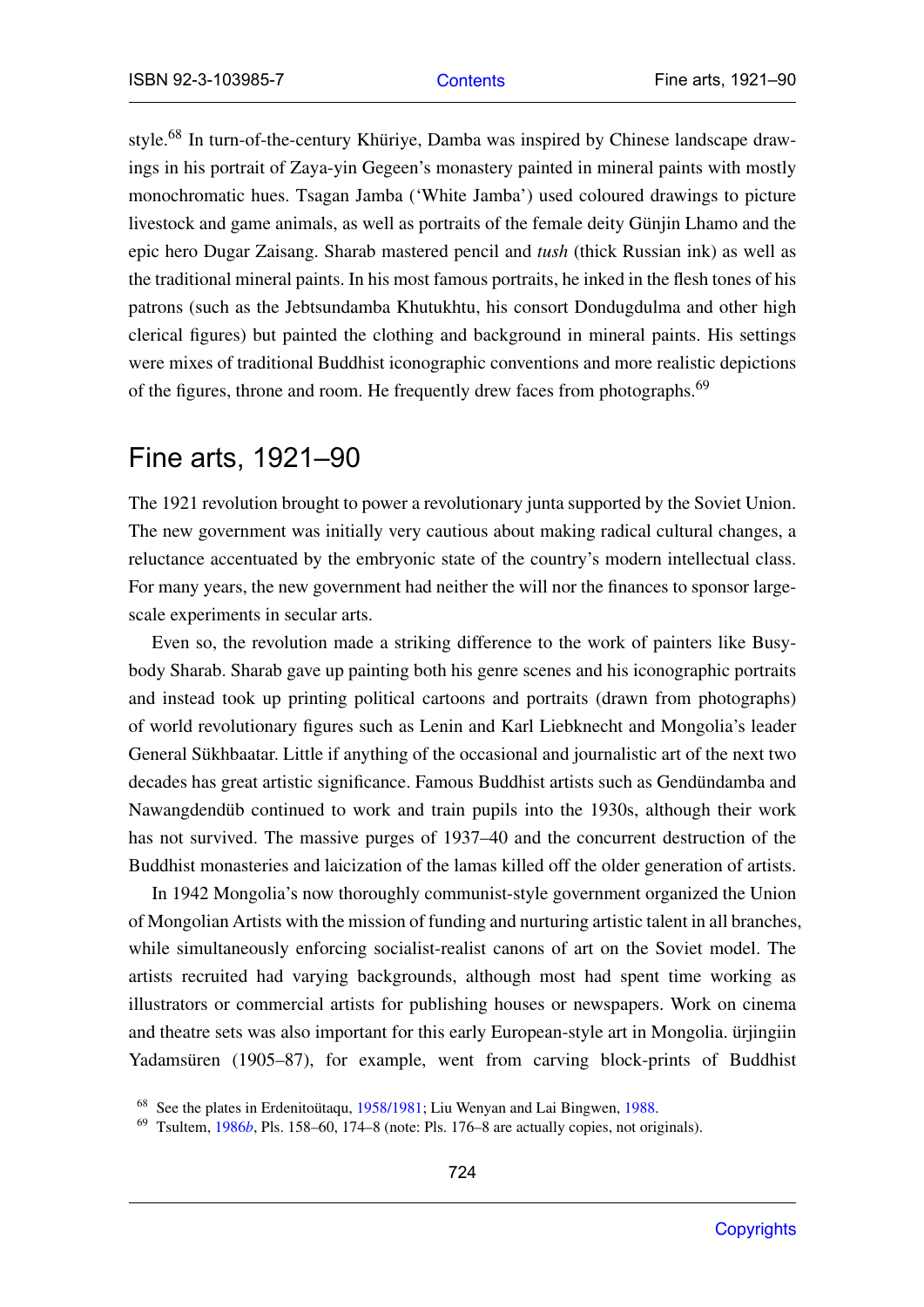![](_page_16_Picture_3.jpeg)

FIG. 31. *Breaking in a Horse* (1963) painted by O. Tsewegjaw. Oil on canvas.  $200 \times 150$  cm. (*Source*: Sonomtseren, 1971, Pl. 3.)

scriptures in 1918 to Moscow's Communist University of the Toilers of the East in 1930 and the Surikov Fine Art Institute in 1939. Luwsangiin Gawaa (b. 1920) trained from 1933 with a Soviet artist K. I. Pomerantsev (and later with Sharab) as an apprentice illustrator at the State Publishing House.

Soviet influence, while dominant, was not the only conduit for modern artistic influences, however. Ochiryn Tsewegjaw (1915–75) was born in Buriatia in Siberia, fled the Russian revolution with his family, and entered high school in Ulaanbaatar (Fig. 31). There an Inner Mongolian artist Soyoltai, who had trained at the Beijing Art Institute before migrating to Mongolia, introduced him to the French Impressionists ( Soyoltai himself perished in the Great Purges).<sup>70</sup> Dulamjawyn Damdinsüren (1909–84), who became a lama in 1920, had experience as an iconographic artist before being laicized in 1937. He studied with Sharab in that same year and worked at the printing house until 1947, when he began working full time as an artist.<sup>71</sup>

<sup>71</sup> Dariimaa, 2003, p. 10.

<sup>70</sup> Sonomtseren and Batchuluun, 1989, pp. 80–104.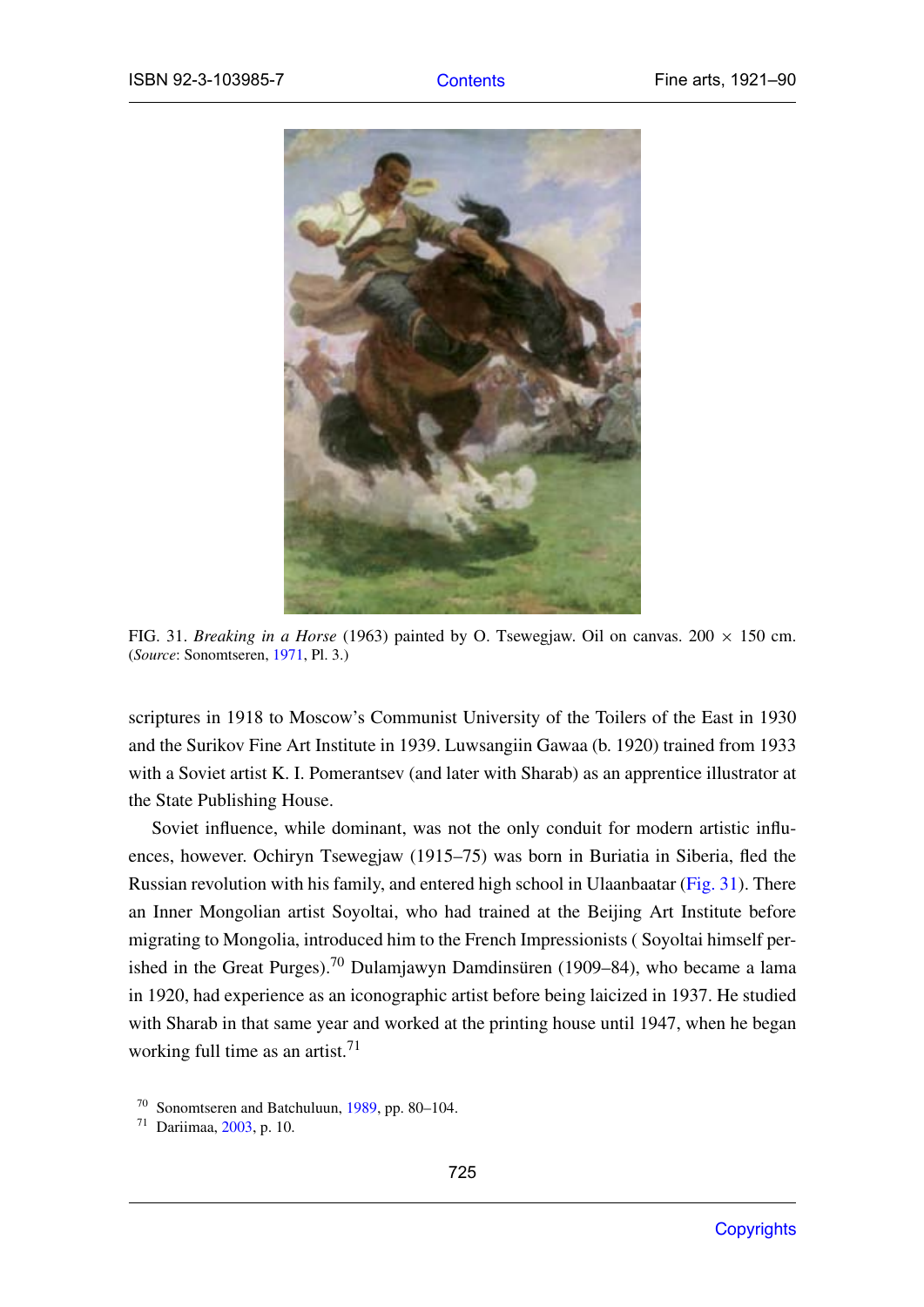At first the new Union of Mongolian Artists treated European-style oil and canvas as the sole superior medium for painting. Until the mid-1950s, scenes from revolutionary and military history and portraits of political leaders were virtually the only permissible topics for Mongolian artists. The ideological thaw created by the de-Stalinization movement in the Soviet bloc after 1956 had a direct influence on Mongolian art. Portraits of living leaders and the idolization of the deceased Marshal Choibalsan (Mongolia's 'Stalin' from 1936 to 1952) disappeared and the range of acceptable themes expanded vastly. Although Mongolian urbanization accelerated in the 1950s and 1960s, the country's artists preferred to focus on the countryside and traditional themes, a trend that has continued to the present. Depictions of horses, camels and the herding life were particularly popular. Yet scenes of rural life often stressed modernization, portraying a train in the distance or a motorcycle parked by a yurt.

Political pressures did not disappear, however, and the artists' clear preference for traditional and rural themes was frustrating for the national leadership. In March 1959 the ruling Mongolian People's Revolutionary Party (MPRP) charged that Mongolian artists had 'hardly studied Marxism-Leninism at all or the works of the world's classic authors, and not worked intensively to master socialist realism'. Despite this criticism, de-Stalinization continued in the Soviet Union until 1963, and the Mongolian Government had to follow the liberalizing trend. In the mid-1960s, however, the political and cultural space opened by de-Stalinization began to close. In January 1969 the MPRP again issued a decree criticizing abstract art and calling for the Committee of the Union of Mongolian Artists to stick to socialist realism.<sup>72</sup> This time, the cultural climate in the Soviet Union was likewise becoming increasingly dogmatic and the decree greatly inhibited Mongolian artistic development. Trends towards abstract art and 'unedifying' subjects were driven underground, ending the period of unusual artistic creativity that had begun in the mid-1950s.

Although painting remained the dominant branch of the fine arts, other media that flourished in the 1950s and 1960s included drawing, printing and sculpture. Drawing in pencil had been a phase of production in Mongolian *thangka* painting, and it was through pencil drawings that Mongolian artists assimilated European canons of composition and draughtsmanship. Likewise printing, including lithographs and linocuts, had been the main medium for the illustrations and propaganda art that formed the bulk of artists' work before the 1940s. Two of the most familiar and widely reproduced works of Mongolian art are the linocuts *Good Morning, Mommy!* (1963) by D. Amgalan (b. 1933) (Fig. 32) and *A Herd of Horses* (1962) by S. Natsagdorj (b. 1928). Modern sculpture in Mongolia began with Sonomyn Choimbol's monumental sculpture of the revolutionary leader General Sükhbaatar

<sup>72</sup> Sonomtseren and Batchuluun, 1989, pp. 149, 151.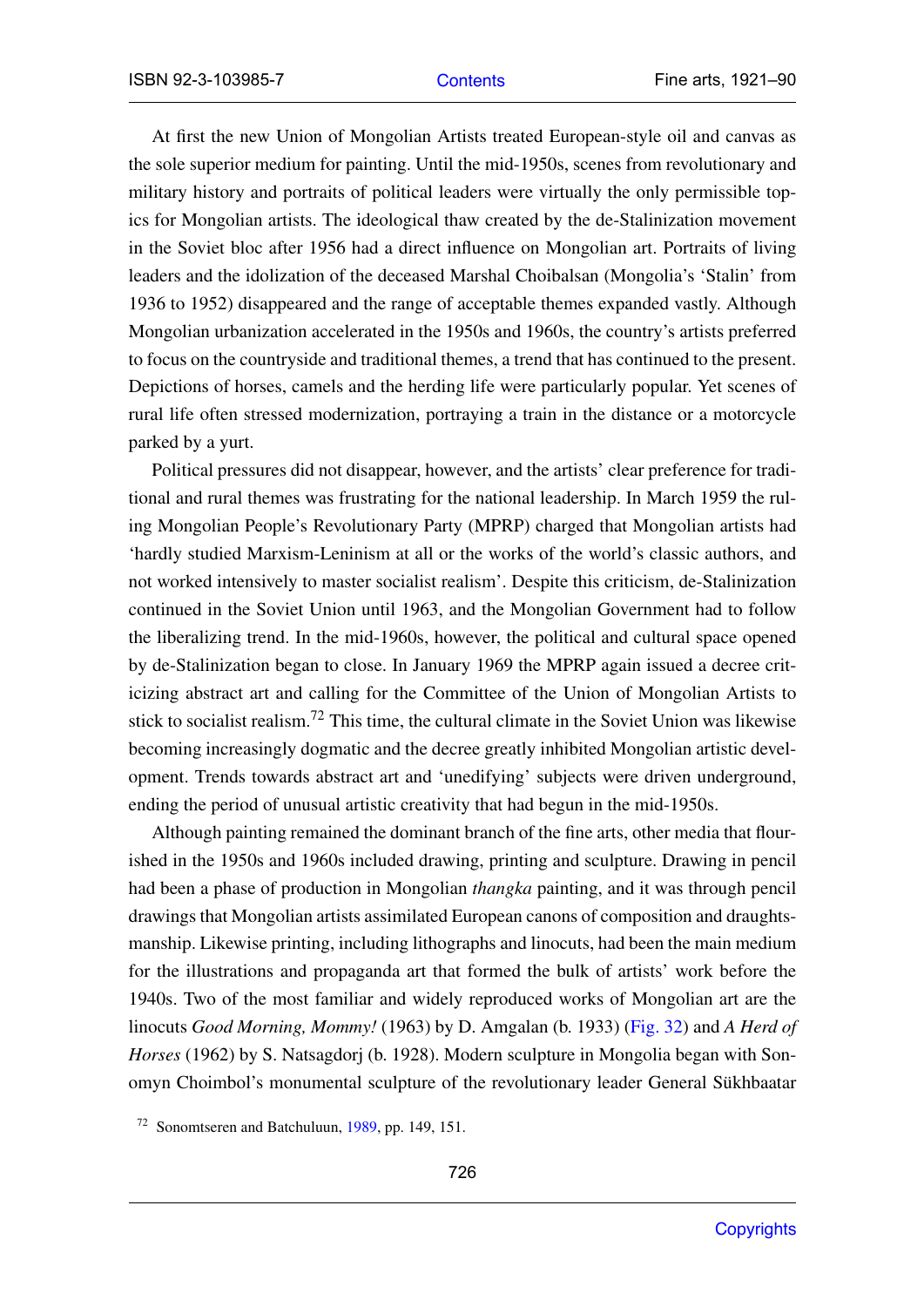![](_page_18_Picture_3.jpeg)

FIG. 32. *Good Morning, Mommy!* (1963) painted by D. Amgalan. From the collection 'Morning in Our Motherland'. Linocut.  $45 \times 75$  cm. (*Source*: Sonomtseren, 1971, Pl. 33.)

on horseback, erected in the capital city Ulaanbaatar's main square (unveiled in 1946). More so than any other medium, however, sculpture remained limited to either sentimental portrayals of folk life or monumental depictions of historical and political leaders.

The neo-traditional movement in Mongolian art was clearly expressed in the creation of the *Mongol zurag* (Mongolian painting) style. In this style, the traditional medium of *thangka* painting (mineral paints on cotton) is used for non-religious topics. D. Manibadar was an early pioneer in this style with his painting *Old Warrior* (1942), portraying a bearded warrior in armour on a throne. This 'feudal' style and theme was only tolerated during the years of patriotic fervour during the Second World War. No further examples of the *Mongol zurag* style won public acclaim until 1958, when Ü. Yadamsüren unveiled *Old Fiddler*, portraying a bearded fiddler playing the Mongolian 'horse-head fiddle', the traditional instrument *par excellence* in Mongolian folk music. In the following decades, *Mongol zurag* artists created a number of classic paintings that became iconic images of Mongolian tradition such as *Naadam* [Games] (1966) by D. Damdinsüren, *Migration* (1967) by Ts. Minjuur (b. 1910), *Chess Players* (1968) by B. Awarzad (b. 1907), *Black Camel* (1968) and *Camels* (1971) by A. Sengetsokhio (b. 1917) (Fig. 33), *Mongolian Woman* (1968) by Ts. Jamsran (b. 1924) and *The Call* (1975) by N. Tsültem (b. 1923) (Fig. 34). Although oil painting continued as a widely used medium, the officially approved impressionisminfluenced socialist-realist style was overshadowed in the 1960s and 1970s by the new *Mongol zurag* school.

In the *Mongol zurag* school, paintings of historical topics from the 1921 revolution were also popular; the use of this neo-traditional style to represent revolutionary topics graphically expressed the assimilation of the events of 1921 into Mongolian tradition as part of the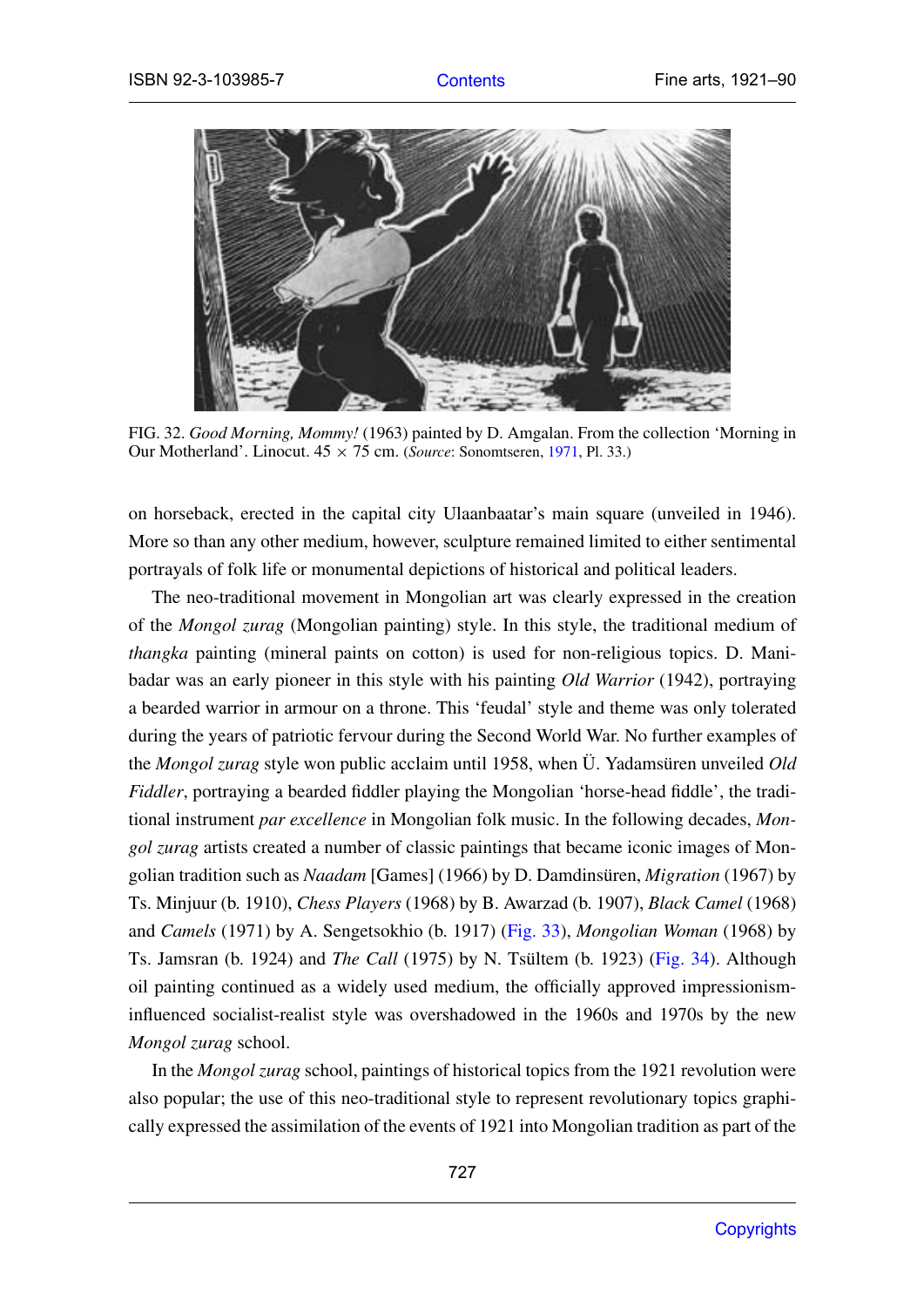![](_page_19_Picture_3.jpeg)

FIG. 33. *Camels* (1971) painted by A. Sengetsokhio. Mineral paints on cotton. (*Source*: Tsultem, 1986*b*, Pl. 186.)

legacy of the elders. The *Mongol zurag* painters also paid homage to the pre-purge generation of Mongolian artists in, for example, Sengetsokhio's *Portrait of the Painter Busybody Sharab* (1963). Tsültem's *The Call* was a much more elaborate 'remake' of Sharab's own lithograph of a soldier calling revolutionaries to war by blowing on a conch shell used as the masthead to the party periodical *The Call* in November 1921. (The conch shell was used in Buddhist services to summon lamas to the services.)

The *Mongol zurag* school was by no means monolithic. Some artists, like D. Damdinsüren, remained rooted in the old Buddhist painting traditions, while others adopted European methods of perspective, shading and realistic portraiture. Kh. Tserendorj (b. 1910), for example, in his *Wedding Ceremony* (1967), made extensive use of shading (although without a single consistent source of light) to render the landscape and abandoned the traditional conventions of *thangka* painting in rendering the waves on water, clouds and grassy slopes. His *Migration for the Servants* (1968), however, shows a topic unusual in the *Mongol zurag* repertoire (criticism of class inequalities in the old society), with geometric perspective (unknown in traditional Buddhist painting) and an abundant use of half-tones,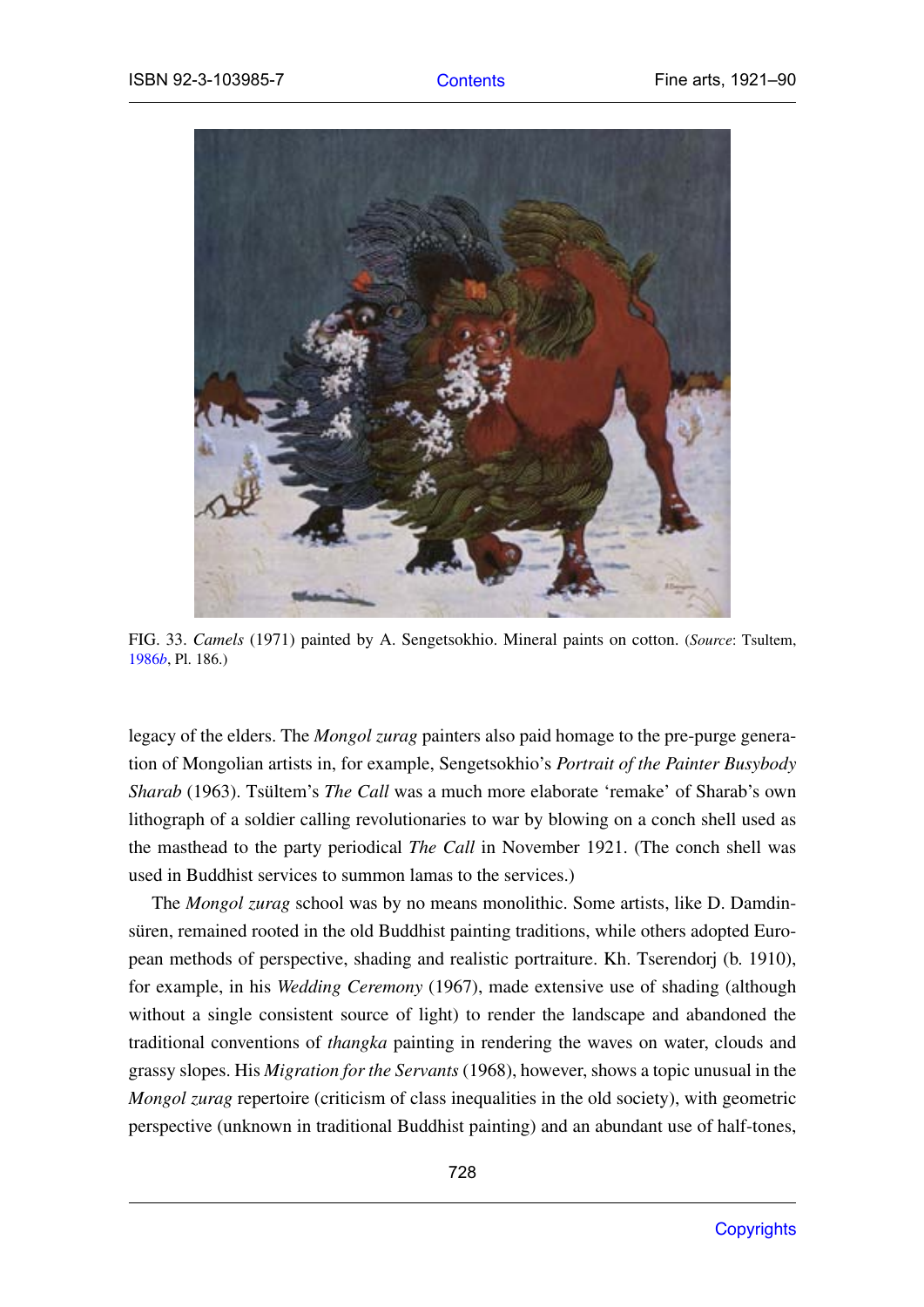![](_page_20_Picture_3.jpeg)

FIG. 34. *The Call* (1975) painted by N. Tsültem. Mineral paints on cotton. (*Source*: Tsultem, 1986*b*, Pl. 189.)

yet with an elaborate cloudscape taken directly from *thangka* conventions. In general, however, while *Mongol zurag* painters made more use of half-tones than did traditional *thangka* painters, they generally emulated the *thangka* painting practice of using outlines filled with swaths of colour.

Paintings of rural scenes like Ts. Dawaakhüü's *Festivities at a Cooperative* (1979) (Fig. 35) and Minjuur's *Migration* were typically composed without geometric perspective in an episodic panel-style composition very similar to Sharab's *A Day in the Life of Mongolia*. On the other hand, indoor scenes, such as *The New Masters Have Come* (1963) by B. Gombosüren (b. 1930) (Fig. 36), showing the arrival of the 1921 revolutionaries at the palace of the Jebtsundamba Khutukhtu, and *An Audience with Lenin* (1967) by Sengetsokhio, depicting Sükhbaatar's meeting with Lenin in Moscow, use perspective to centre the heroic figure of Sükhbaatar with his followers faced with either the darkened authority of the Khutukhtu or the welcoming figure of Lenin. In line with his aim to document traditional rituals in their architectural setting in pre-revolutionary Khüriye,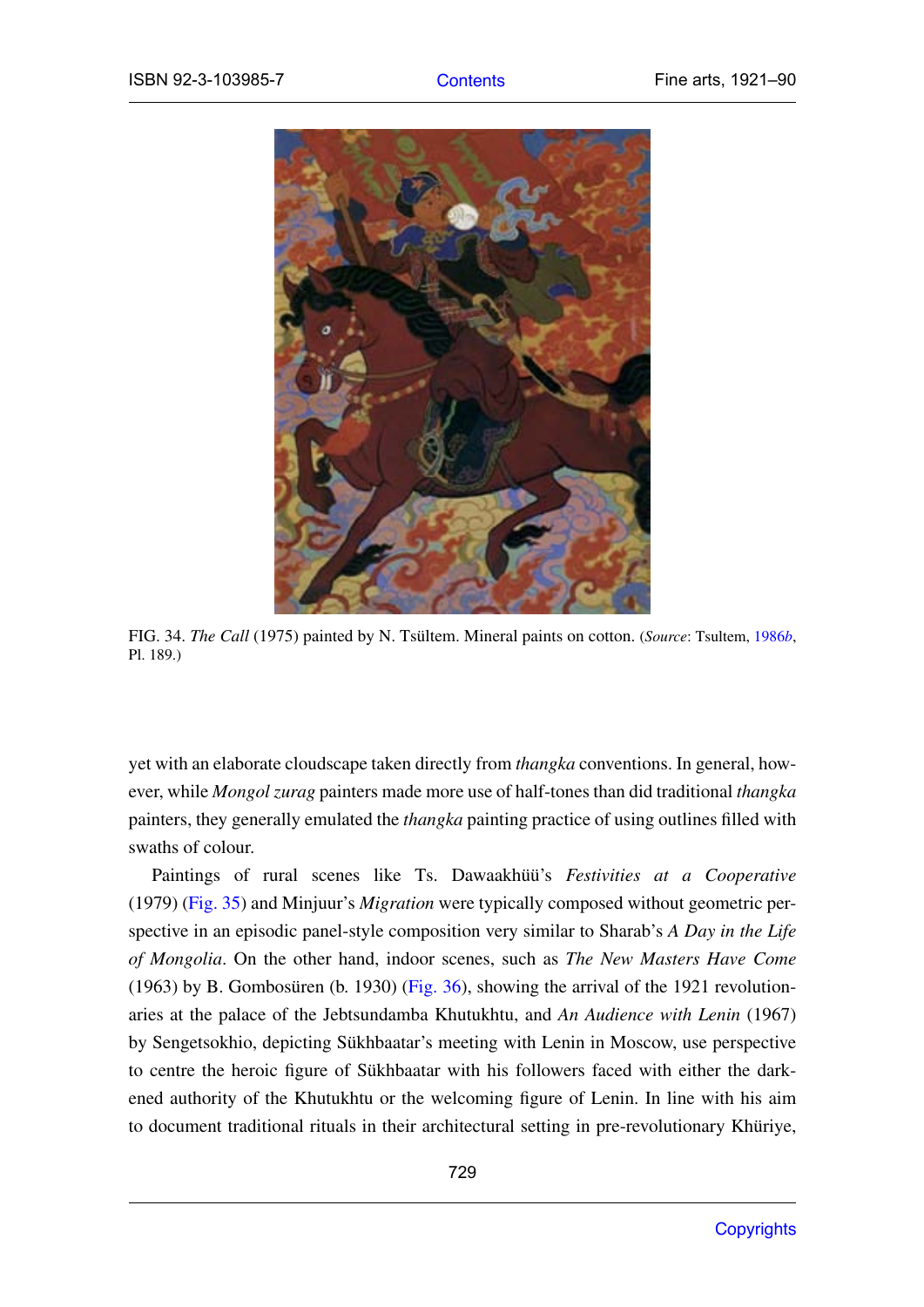![](_page_21_Picture_3.jpeg)

FIG. 35. *Festivities at a Cooperative* (1979) painted by Ts. Dawaakhüü. Mineral paints on cotton. (*Source*: Tsultem, 1986*b*, Pl. 191.)

![](_page_21_Picture_5.jpeg)

FIG. 36. *The New Masters Have Come* (1963) painted by B. Gombosüren. Mineral paints on cotton. The painting depicts Sükhbaatar (centre) and his revolutionaries (on the left) receiving the seal of government from the Jebtsundamba Khutukhtu (enthroned on right) and his entourage. (*Source*: Tsultem, 1986*b*, Pl. 190.)

Damdinsüren's portrayals of the *Naadam* games and the *Tsam* dances were drawn from an aerial perspective, as if from a photograph taken from an aeroplane (Fig. 37).<sup>73</sup>

<sup>73</sup> Tsultem, 1986*b*, Preface, Pls. 181–92; Sonomtseren, 1971.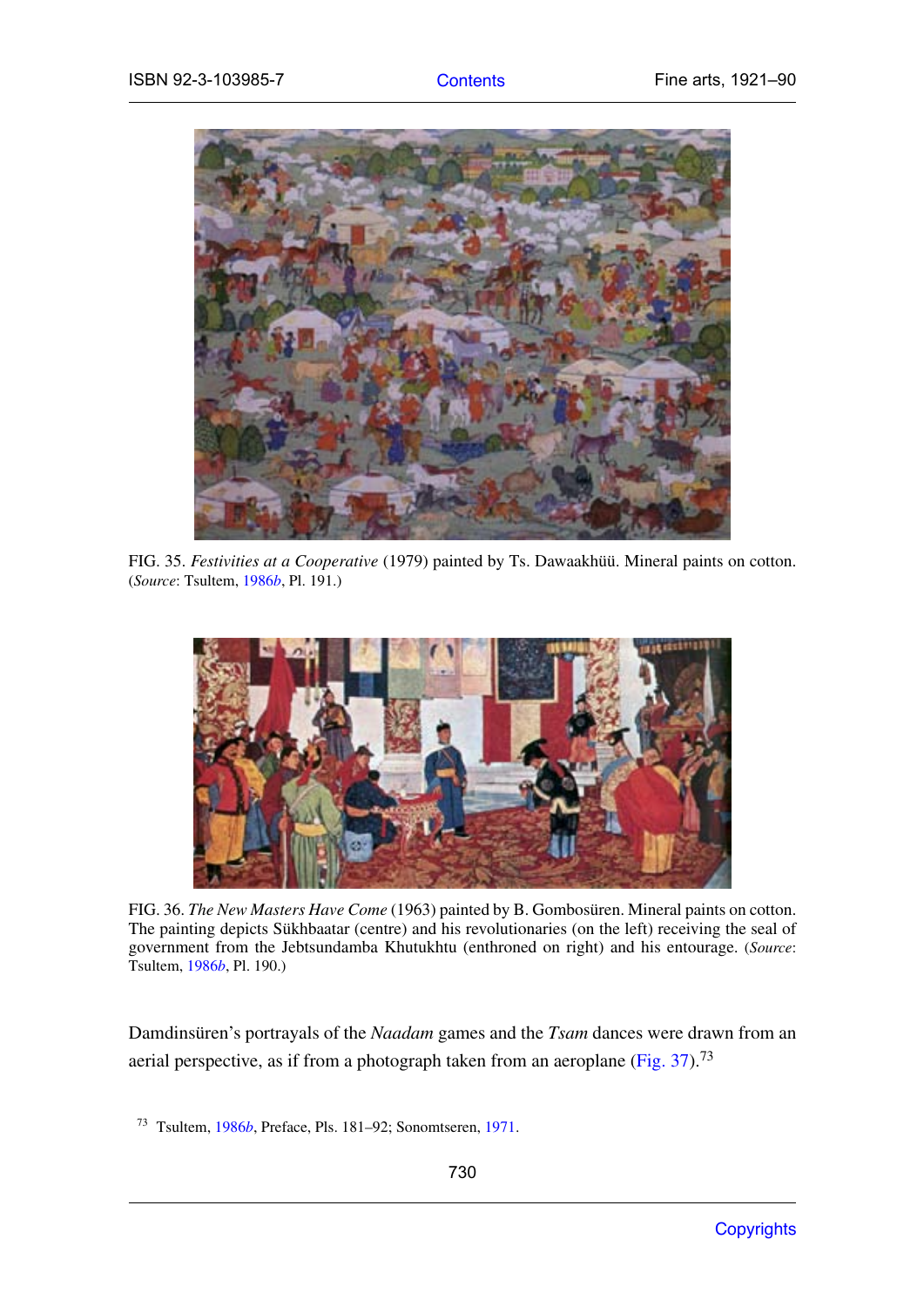![](_page_22_Picture_3.jpeg)

FIG.37. *Tsam in Khüriye* (1966) painted by D. Damdinsüren. Mineral paints on cotton. The Tsam was an exorcistic dance performed in honour of the fierce Buddhist deity Yamataka. The painting is looking north towards the centre of Mongolia's capital Khüriye (modern Ulaanbaatar) and represents the city's look around 1920. In the middle of the immediate foreground is the city's ceremonial gate. The walled compound behind the dancers is the 'Yellow Palace' of the Jebtsundamba Khutukhtu. The low white building to the north-west of the Yellow Palace is the marquee-style *tsogchin dugang*, or Great Assembly Hall designed by Zanabazar. (*Source*: Sonomtseren, 1971.)

Despite the roots of *Mongol zurag* in Buddhist painting, religion itself had only an ambivalent presence in *Mongol zurag* painting, due to the continuing ideological pressure of the communist government, and perhaps to a reluctance on the part of traditionally trained artists to mix secular and religious styles. Compositions that explicitly adopted iconographic methods of portraiture, even for secular topics such as D. Urtnasan's *Wise Queen Mandukhai* (1982) or D. Damdinsüren's *Mother's Glory*, were rare. In private, however, painters such as Damdinsüren, who had never given up his Buddhist faith despite forced laicization, continued to paint Buddhist icons.

# Architecture, 1921–90

Mongolian architecture, like the fine arts, did not emerge from the period of revolutionary destruction until the 1940s. As in the Buddhist period, monumental architecture in Mongolia continued to be more strongly influenced than the fine arts not just by foreign models but by the presence of foreign architects and construction workers. Until the mid-1960s, foreign labour played a major role in Mongolia's building industry.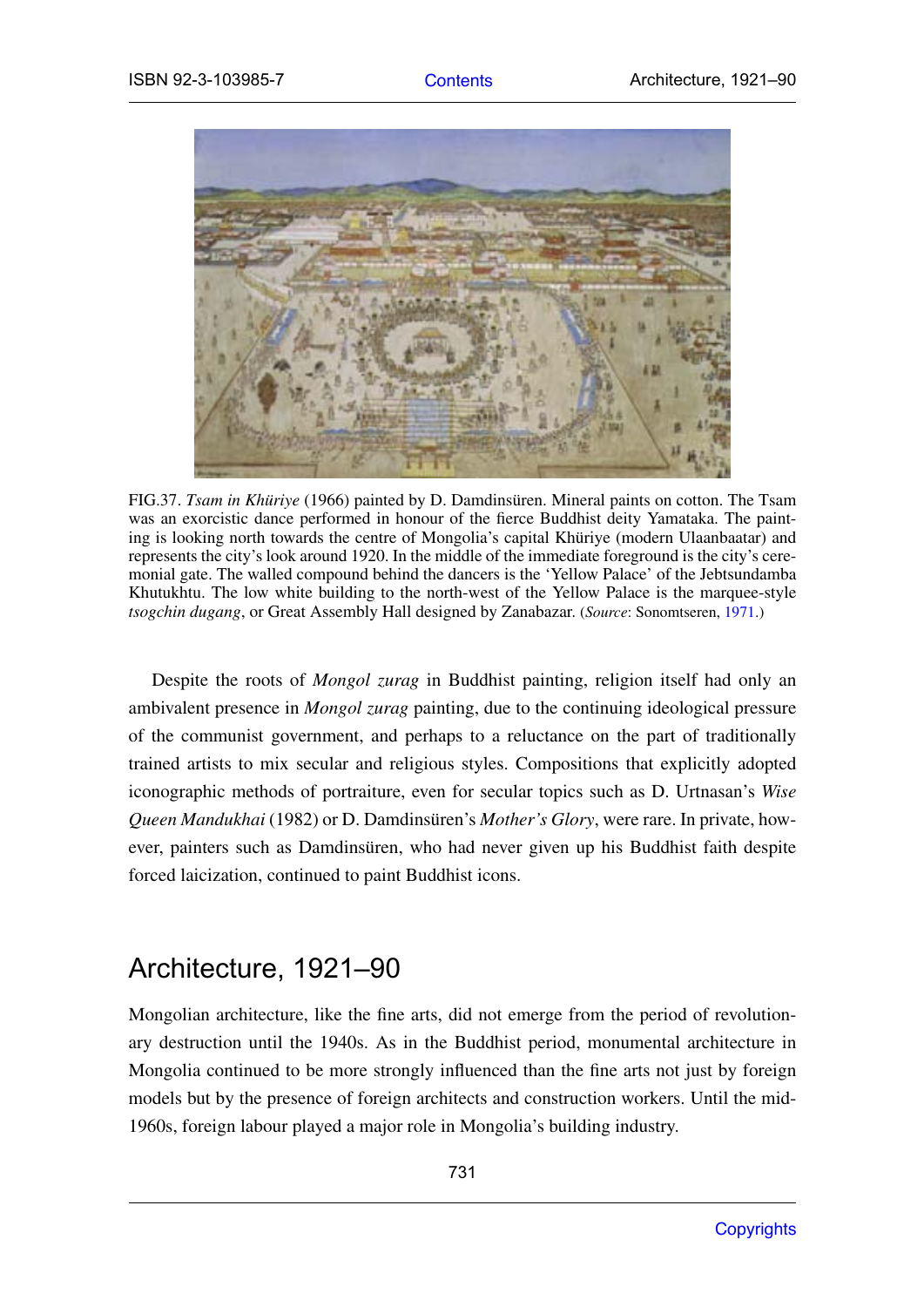Despite the 1921 revolution, little visible change occurred at first in the cityscape of Khüriye, renamed Ulaanbaatar ('Red Hero') in 1924. The first distinctive new building was the Green Dome theatre (built in 1927), designed by a Hungarian architect, Joseph Gelet, with a round green roof in a form inspired by the yurt. The few buildings built before 1945, such as the State Printing Press of 1929, followed a purely European style. The architects were generally Soviet, but their designs in Mongolia in this period were surprisingly ornate, perhaps influenced by the Siberian vernacular architectural style.

After 1945, Soviet architects such as N. M. Shchepetil'nikov and Gerhard Kozel designed the buildings around the central square of Ulaanbaatar in a full- blown neo-classical style with columns, entablatures and pilasters (Fig. 38). Meanwhile Japanese prisoners of war built the first large apartment blocks in Mongolia, four storeys high and again with a number of neo-classical touches. This style was continued in the 1950s in apartment blocks built by Chinese guest workers under the direction of a city plan drawn up by Soviet and Mongolian architects. The pioneering Mongolian architect in the post-war era was B. Chimed, who closely imitated Soviet styles, modelling his tombs of General Sükhbaatar and Marshal Choibalsan, for example, on the tomb of Lenin in Moscow. In designing the Ulaanbaatar Hotel (1961), Chimed moved in a more modernist direction while also adding touches of Mongolian 'national characteristics'. Despite the imitative character of the architecture, the centre of the new Ulaanbaatar kept a certain charm and architectural unity marked by, for example, the widespread green roofs. This charm has, however, been marred by the generally poor upkeep of the buildings and the subsequent addition after 1990 of several multi-storey steel and glass constructions.

From the 1960s to the 1980s, Mongolia witnessed a construction boom both on the outskirts of Ulaanbaatar and in the surrounding cities. Construction had to be rapid to keep up with the rapid pace of population growth, urbanization, and industrialization and most of the buildings fit the stereotype of Soviet concrete public housing projects with shoddy construction and an alienating gigantism. Few if any presented any distinctive Mongolian characteristics, nor did they mix harmoniously with the previous neo-classical style in the Ulaanbaatar centre.74

### The contemporary art scene

The increased openness of the late 1980s and the peaceful 1990 democratic revolution removed the ideological controls on art in Mongolia. The Green Horse Modern Art Society was formed to promote abstract and avant-garde trends in art, and its members eventually

<sup>74</sup> Shchepetil'nikov, 1960; Tsultem, 1988.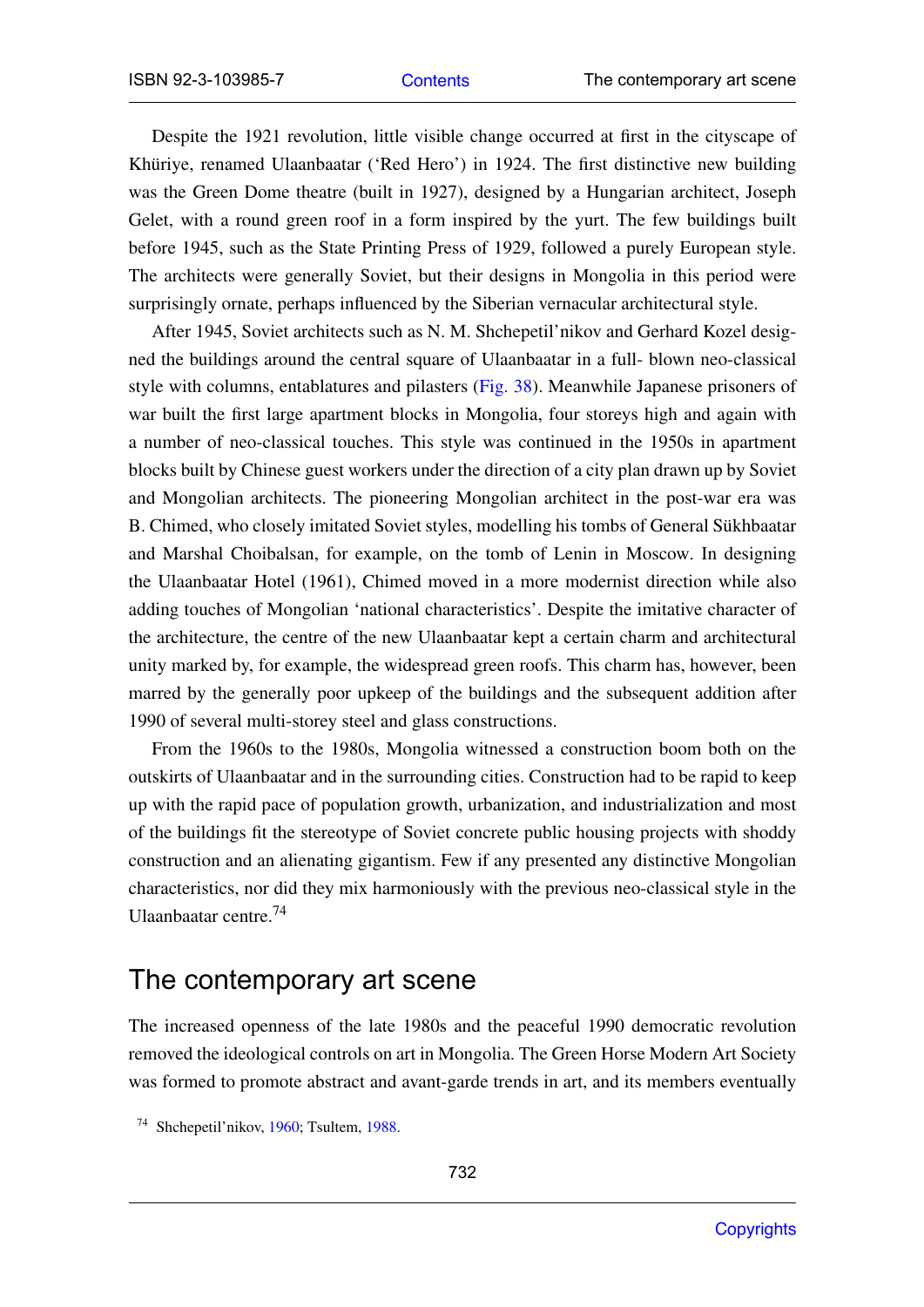![](_page_24_Picture_3.jpeg)

FIG. 38. Ulaanbaatar. The Opera and Ballet Theatre on Sükhbaatar Square. Designed by Gerhard Kozel. The Opera and Ballet Theatre was unveiled in 1949. (*Source*: Tsend et al. (eds.), 1974, p. 56.)

created their own Art Institute. The Union of Mongolian Artists remains, however, the major professional organization.<sup>75</sup> At the same time, the economic crisis eliminated state funding for the arts and put virtually all large construction plans on hold until the late 1990s.

Mongolian painting has a relatively high profile both in Mongolia and abroad – it has established a significant reputation in Japan, Europe and North America, where many Mongolian artists have exhibited. Artistic trends are very diverse. Religious and erotic themes that were previously prohibited are now given free expression. Despite the new importance of purely abstract art, Mongolian painting remains predominantly representational and traditional themes based on the national past, the countryside and pastoralism are still important. The definition of the traditional past has, however, been expanded to include shamanism, religious rituals, the great conqueror Chinggis Khan and other previously taboo subjects. The religious revival has meant that Buddhist iconographic art is again in great demand for temples, private devotions and connoisseurs. Ironically, however, the secular *Mongol zurag* style has been somewhat overshadowed both by the new vitality

<sup>75</sup> Union of Mongolian Artists, 2002–4.